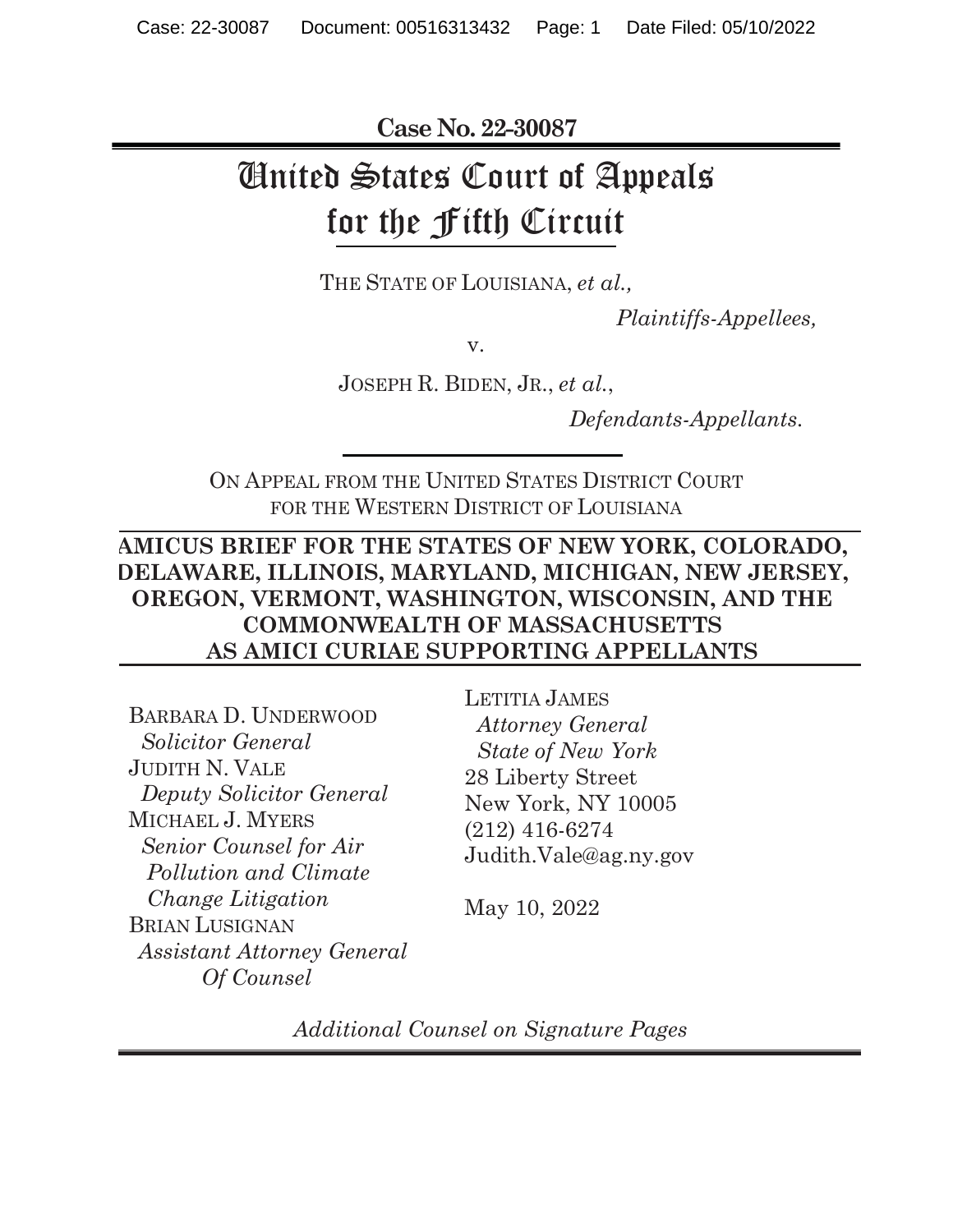### **CERTIFICATE OF INTERESTED PARTIES**

A certificate of interested persons is not required, as amici are government entities. 5th Cir. R. 28.2.1.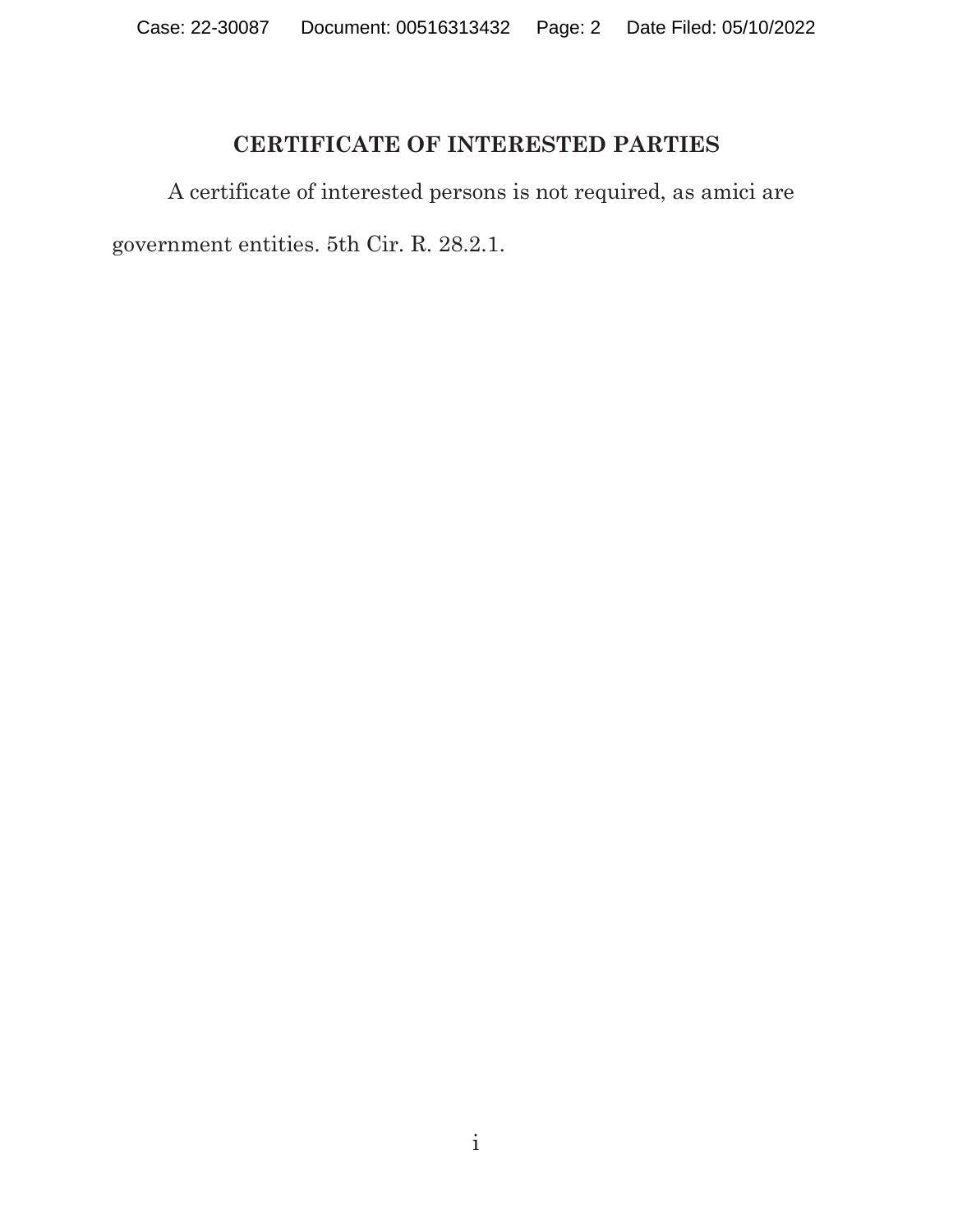# **TABLE OF CONTENTS**

| THE SOCIAL COST OF GREENHOUSE GASES HAS NOT BEEN<br>USED TO DISAPPROVE STATE IMPLEMENTATION PLANS OR<br>IMPOSE FEDERAL IMPLEMENTATION PLANS UNDER THE |
|-------------------------------------------------------------------------------------------------------------------------------------------------------|
|                                                                                                                                                       |
|                                                                                                                                                       |
|                                                                                                                                                       |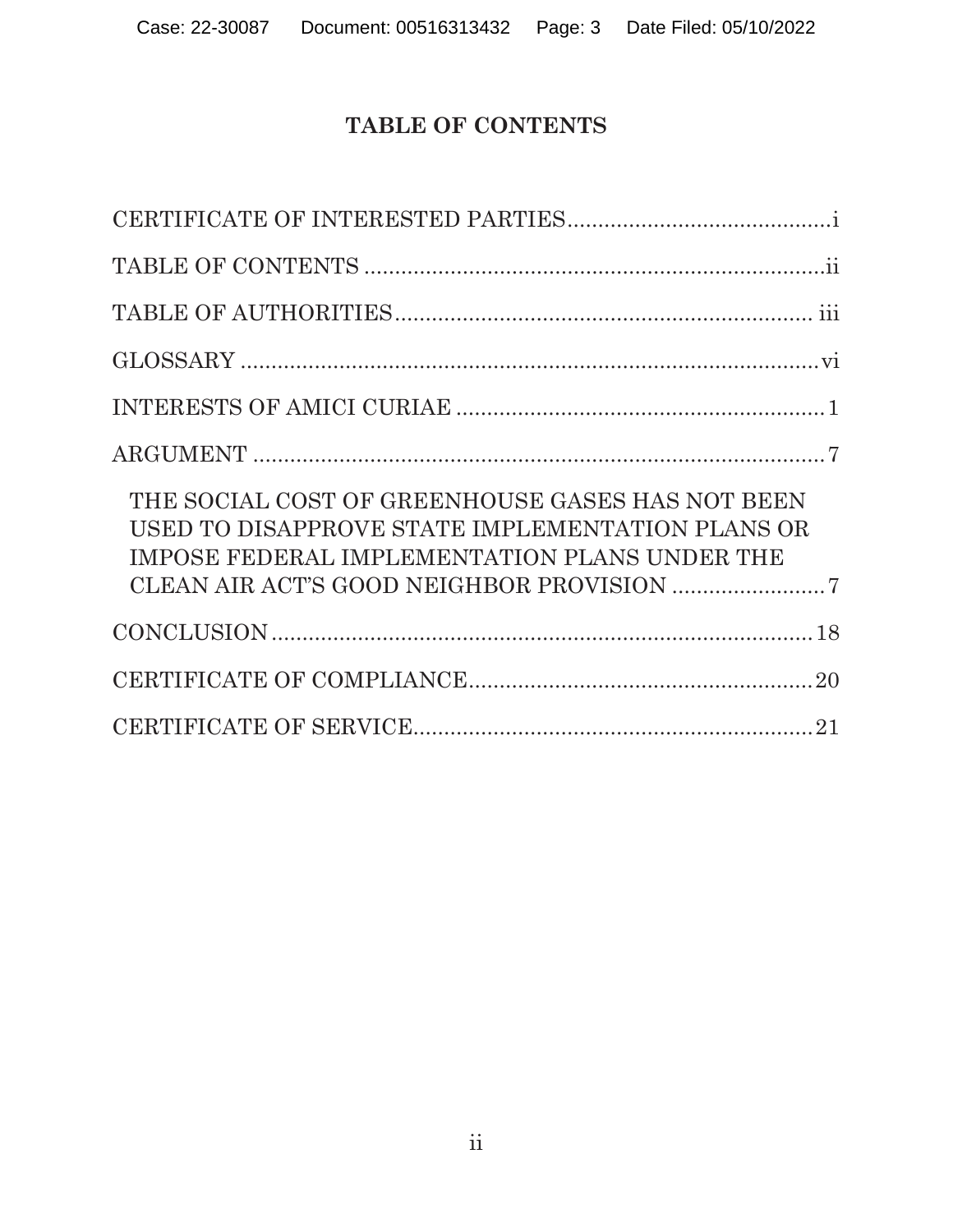## **TABLE OF AUTHORITIES**

### **CASES**

| Clean Wisconsin v. EPA,                                                                                               |
|-----------------------------------------------------------------------------------------------------------------------|
| EPA v. EME Homer City Generation, L.P.,                                                                               |
| Louisiana v. Biden,<br>F.Supp.3d __, 2022 WL 438313 (W.D. La. Feb. 11, 2022),<br>stayed pending review 2022 WL 866282 |
| Midwest Ozone Group v. EPA,                                                                                           |
| New York v. EPA,                                                                                                      |
| North Carolina v. EPA,                                                                                                |
| Texas v. EPA,                                                                                                         |
| Wisconsin v. EPA,                                                                                                     |

# **STATUTES**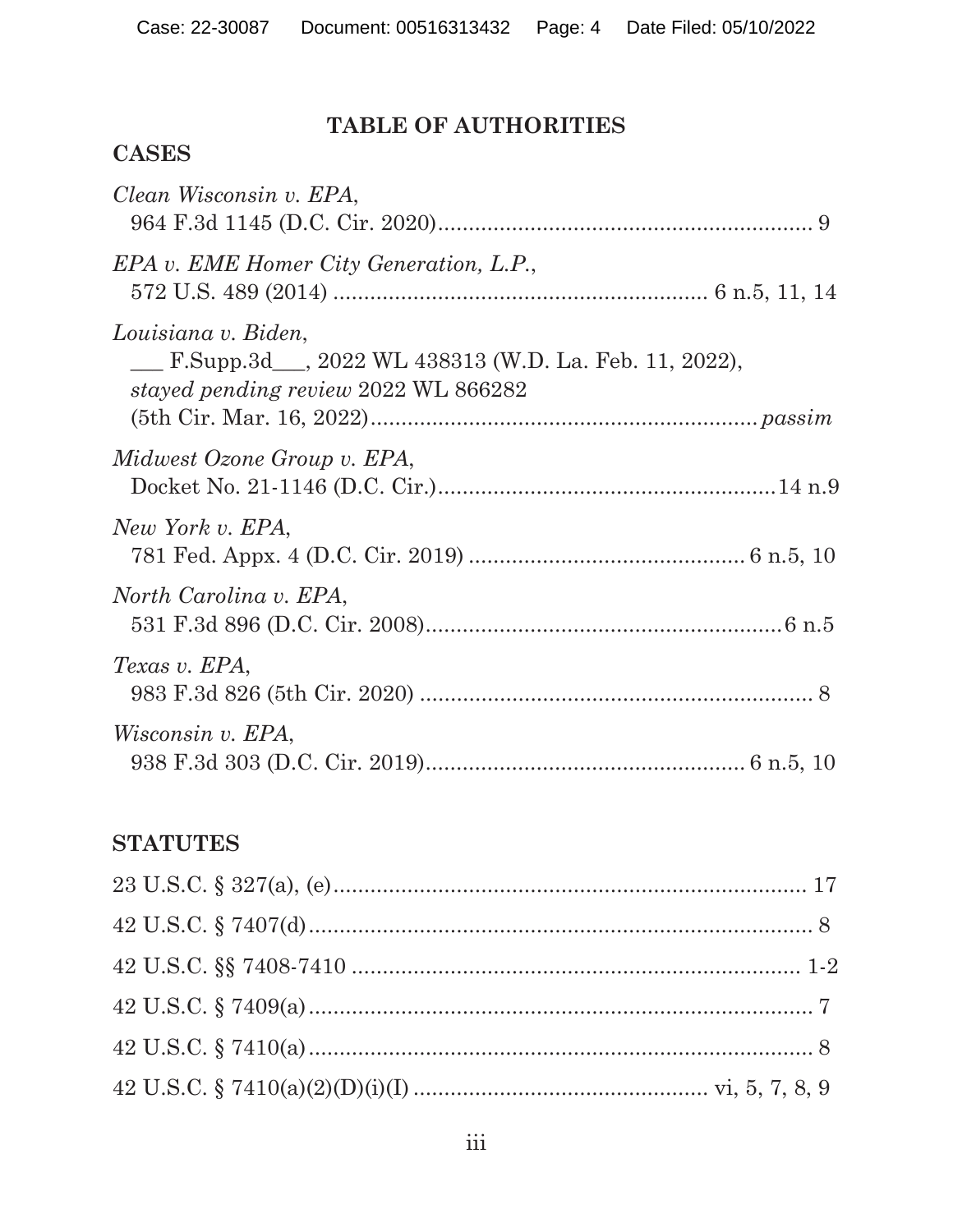| Climate Leadership and Community Protection Act,          |  |
|-----------------------------------------------------------|--|
|                                                           |  |
| Clean Fuels Standard, Rev. Code. Of Wash. Ch. 70A.535 3-4 |  |
|                                                           |  |

### **REGULATIONS AND FEDERAL REGISTER NOTICES**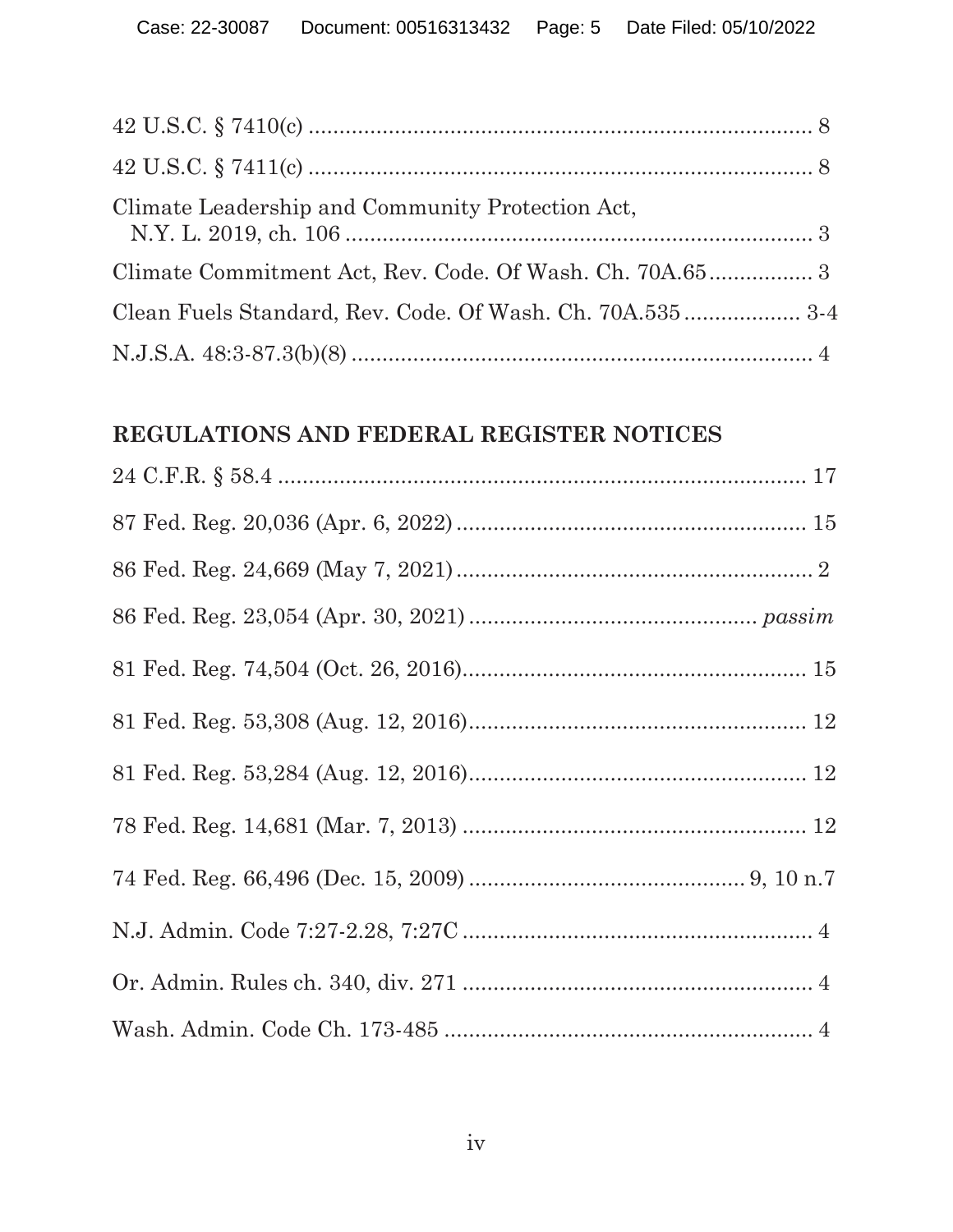# **OTHER ADMINISTRATIVE MATERIALS**

| Oregon Environmental Quality Commission, Greenhouse Gas                                                                                                                                     |
|---------------------------------------------------------------------------------------------------------------------------------------------------------------------------------------------|
| Regulatory Impact Analysis for the Proposed Revised Cross-State Air<br>Pollution Rule (CSAPR) Update for the 2008 Ozone NAAQS, Docket No.                                                   |
| Regulatory Impact Analysis for Proposed Federal Implementation Plan<br>Addressing Regional Ozone Transport for the 2015 Ozone NAAQS,<br>Docket No. EPA-HQ-OAR-2021-0668-0151 (Feb. 2022) 16 |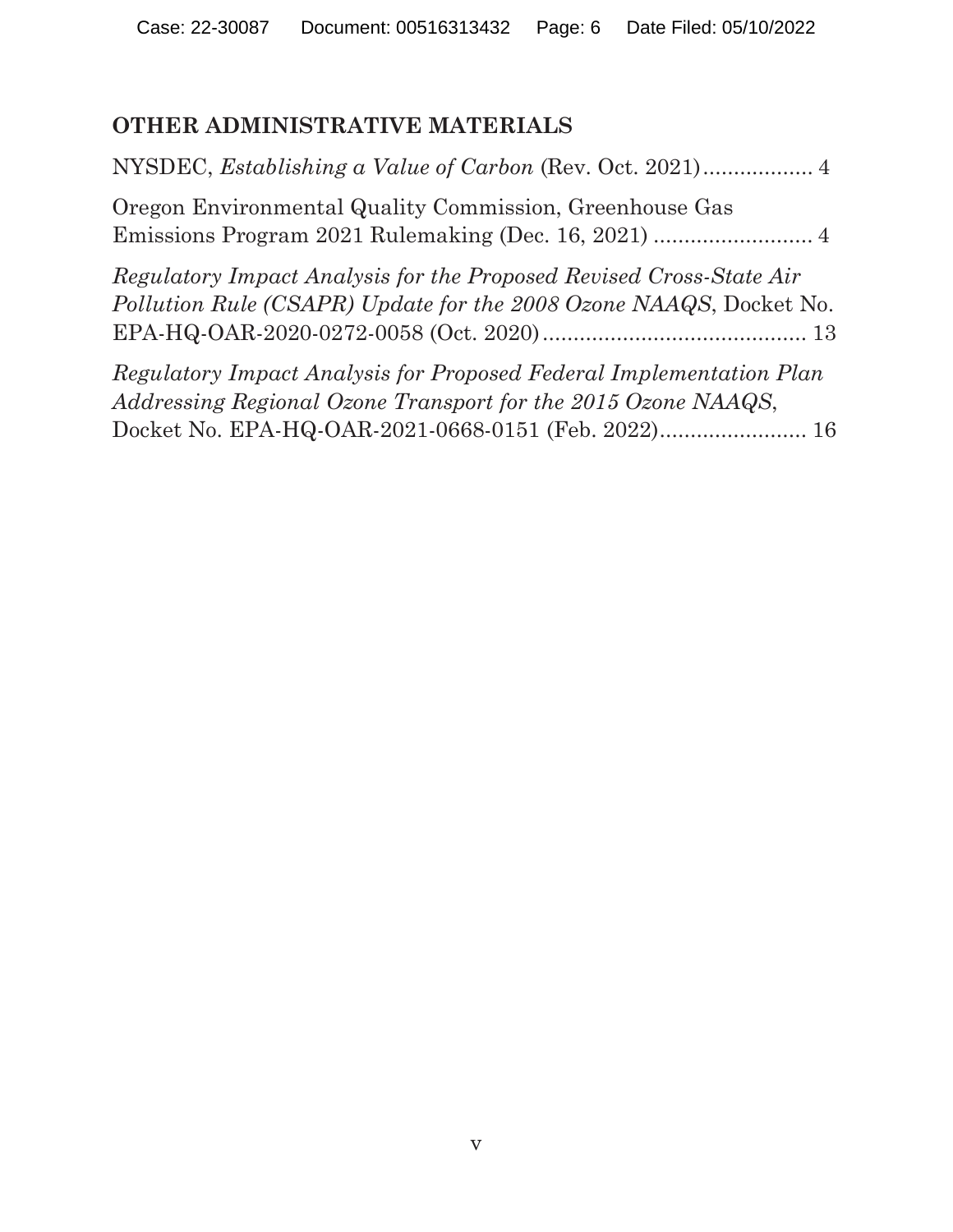### **GLOSSARY**

| $2021$ Good<br>Neighbor Rule | Revised Cross-State Air Pollution Rule Update<br>for the $2008$ Ozone NAAQS, 86 Fed. Reg. $23,054$<br>(Apr. 30, 2021) |
|------------------------------|-----------------------------------------------------------------------------------------------------------------------|
| CO <sub>2</sub>              | Carbon dioxide                                                                                                        |
| <b>EPA</b>                   | United States Environmental Protection Agency                                                                         |
| Good neighbor<br>provision   | Clean Air Act section $110(a)(2)(D)(i)(I)$ , 42 U.S.C.<br>$\{7410(a)(2)(D)(i)(I).$                                    |
| <b>NAAQS</b>                 | National ambient air quality standards                                                                                |
| $NO_{x}$                     | Oxides of nitrogen                                                                                                    |
| <b>VOCs</b>                  | Volatile organic compounds                                                                                            |
| Working Group                | Interagency Working Group on the Social Cost of<br>Greenhouse Gases                                                   |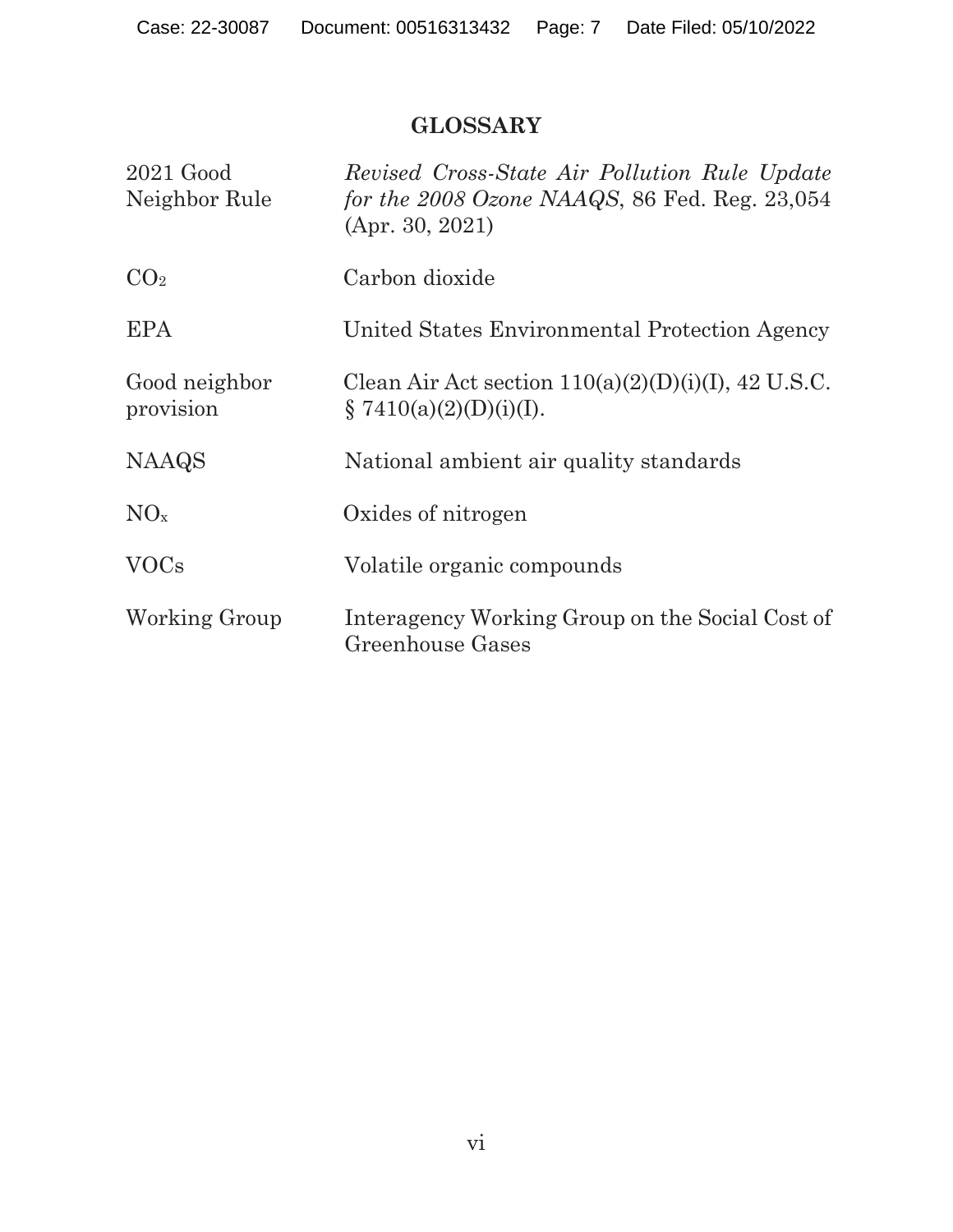#### **INTERESTS OF AMICI CURIAE**

 In this case, the U.S. District Court for the Western District of Louisiana issued a sweeping preliminary injunction that severely constrains federal agencies' ability to rely upon or continue to develop interim estimates for the social cost of certain greenhouse gas emissions. These estimates are under development by the Interagency Working Group on the Social Cost of Greenhouse Gases (the Working Group) and reflect the monetary value of the net harm associated with emissions of greenhouse gases in a given year. *See Louisiana v. Biden*, \_\_\_ F.Supp.3d\_\_\_, 2022 WL 438313 (W.D. La. Feb. 11, 2022), *stayed pending review* 2022 WL 866282 (5th Cir. Mar. 16, 2022). (*See also*  Record on Appeal 311.) A motions panel of this Court stayed the preliminary injunction pending appeal, thus allowing the Working Group to continue developing the interim social cost estimates.

The district court's determination that the interim social cost estimates inflict irreparable harm on the State Plaintiffs rests on a fundamental misunderstanding of the cooperative federalism programs relied on by the district court, such as the Clean Air Act's national ambient air quality standards (NAAQS) program. 42 U.S.C. §§ 7408-

1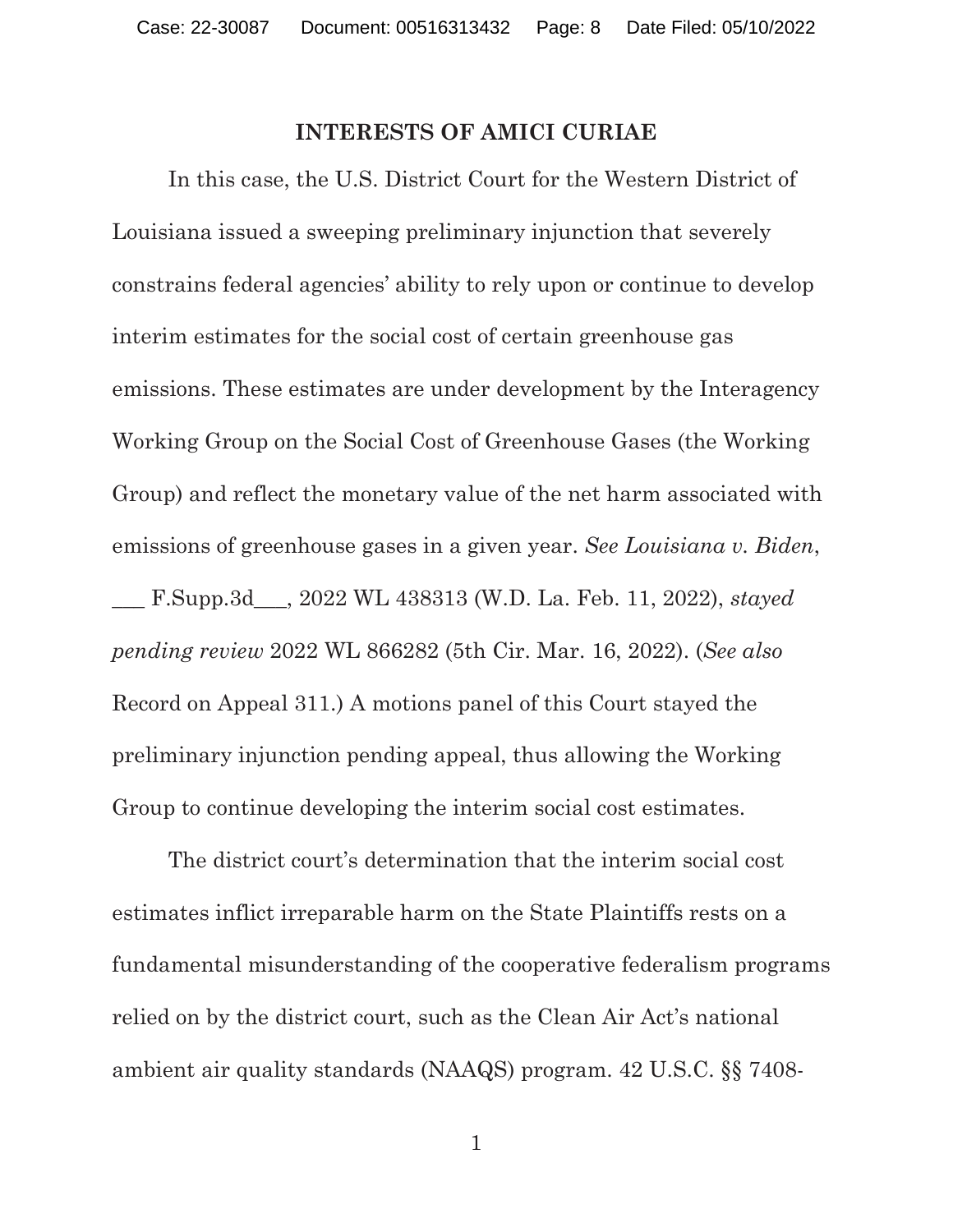7410. Those programs do not rely on the interim social cost estimates to establish the stringency of federal regulation and do not require States to use the interim social cost estimates at all. *See* 2022 WL 438313, at  $*10, *20.$ 

Amici States of New York, Colorado, Delaware, Illinois, Maryland, Michigan, New Jersey, Oregon, Vermont, Washington, Wisconsin, and the Commonwealth of Massachusetts (collectively, amici States) have strong interests in the outcome of this case. First, enjoining the Working Group from fulfilling its responsibilities would deprive amici States of their opportunity to participate in the administrative proceedings to issue revised social cost estimates. The Working Group is currently engaged in a notice-and-comment process to revise and improve the interim social cost estimates and issue final estimates that reflect the best available, most up-to-date science. *See Notice of Availability and Request for Comment*, 86 Fed. Reg. 24,669 (May 7, 2021). Many amici States provided comments generally supporting the finalization of the interim estimates and suggesting ways that those estimates could be improved. If allowed to take effect, the preliminary injunction order would "effectively shutter[ ]" the Working Group and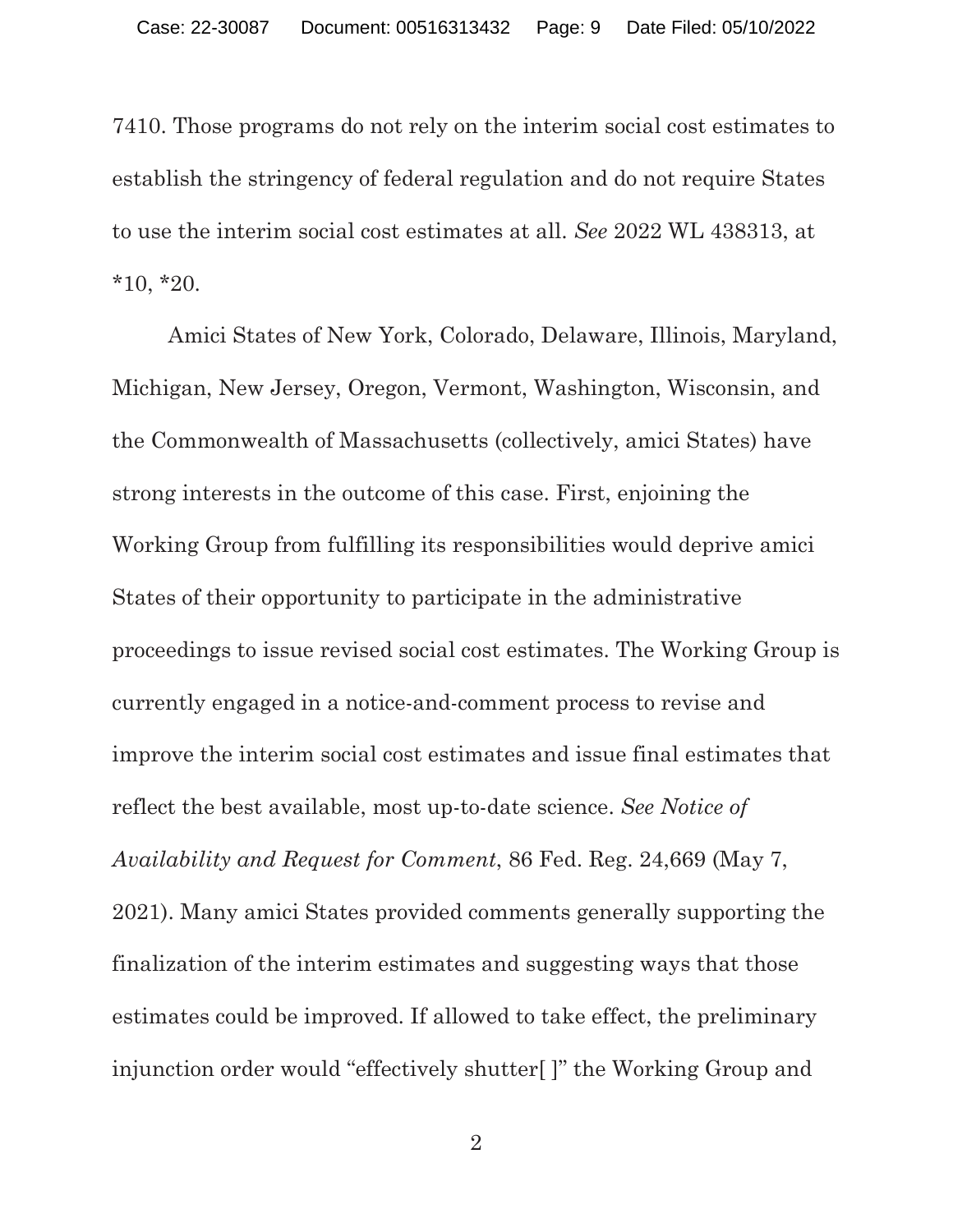halt its work on final estimates of the social cost of greenhouse gases. *See* Declaration of Dominic J. Manicini, ECF#104, ¶ 35 (Feb. 19, 2022).1 The amici States thus have an interest in ensuring that the preliminary injunction order is reversed so that the Working Group can continue its review of their comments and suggestions for improvements to the social cost estimates.

 Second, although no cooperative federalism program or federal law requires States to use the interim social cost estimates established by the Working Group, the preliminary injunction would prevent amici States from benefiting from the ongoing work and expertise of the Working Group. The Working Group's efforts often assist state programs by providing updated estimates of the social cost of greenhouse gases. Many amici States have enacted robust state programs to regulate greenhouse gas emissions from sources within that State. *See*, *e.g.*, Climate Leadership and Community Protection Act, N.Y. L. 2019, ch. 106; Climate Commitment Act, Rev. Code. of Wash. Ch. 70A.65; Clean Fuels Standard, Rev. Code. of Wash. Ch.

<sup>1</sup> Unless otherwise noted, all ECF citations are to the district court docket.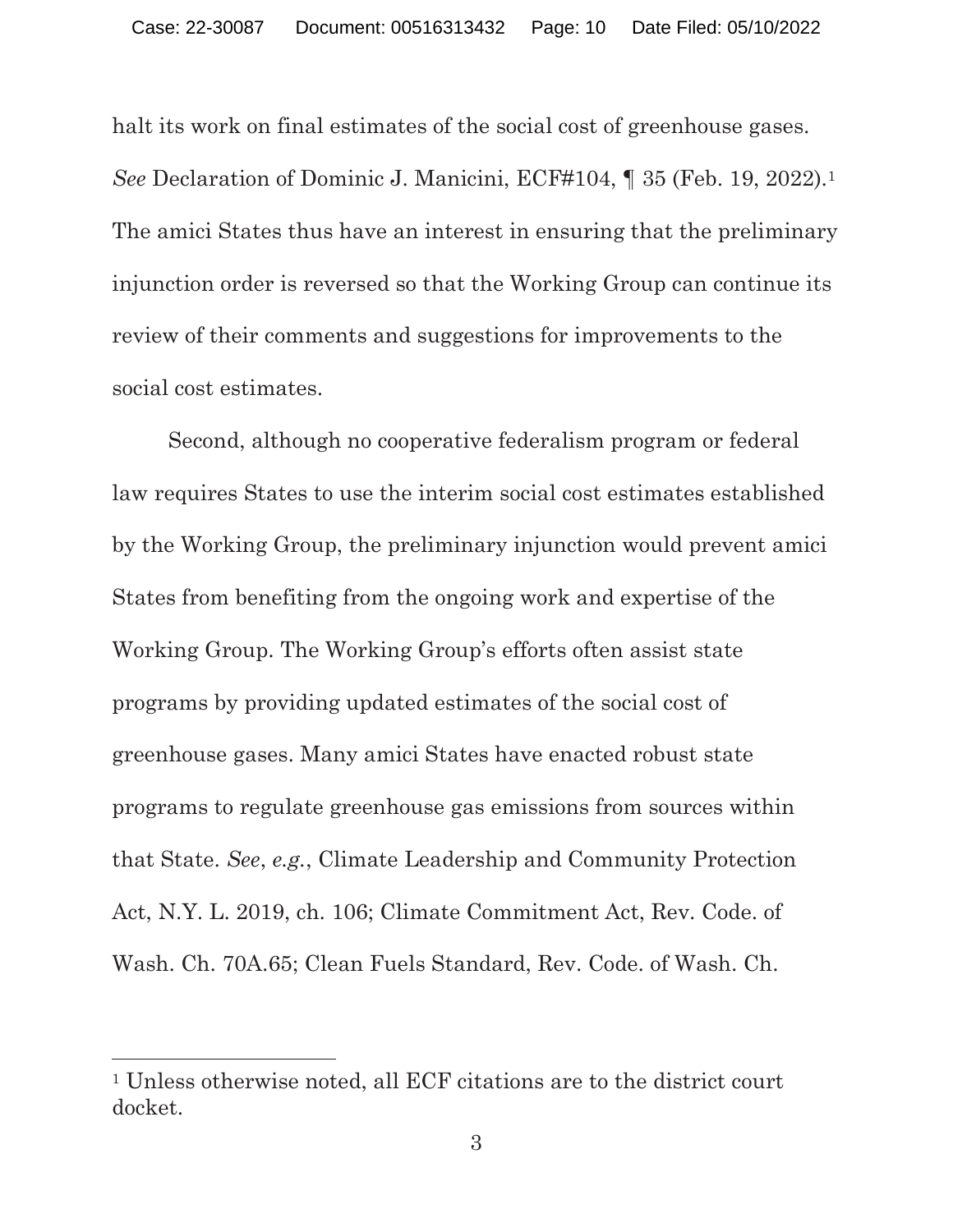70A.535; N.J. Admin. Code 7:27-2.28, 7:27C; Or. Admin. Rules ch. 340, div. 271. Amici States often chose to use the Working Group's social cost estimates in their own programs. *See* N.J.S.A. 48:3-87.3(b)(8); NYSDEC, *Establishing a Value of Carbon* (Rev. Oct. 2021);2 Washington Utilities and Transportation Commission, *Social Cost of Carbon*, Wash. Admin. Code Ch. 173-485;3 Oregon Environmental Quality Commission, Greenhouse Gas Emissions Program 2021 Rulemaking, at 10-11 (Dec. 16, 2021); 4. Using the federal social cost estimates allows the States to benefit from the extensive analytical work that has already been done by the federal government, avoids duplicative research by federal and state entities, and facilitates consistency for regulated entities. *See, e.g.,* NYSDEC, *Establishing a Value of Carbon*, at 11-12 (selecting social cost estimates developed by

<sup>2</sup> *Available at* 

https://www.dec.ny.gov/docs/administration\_pdf/vocguidrev.pdf (last) visited May 5, 2022).

<sup>3</sup> *Available at* https://www.utc.wa.gov/regulatedindustries/utilities/energy/conservation-and-renewable-energyoverview/clean-energy-transformation-act/social-cost-carbon (last visited May 5, 2022).

<sup>&</sup>lt;sup>4</sup> *Available at https://www.oregon.gov/deq/EQCdocs/121621 ItemA.pdf* (last visited May 5, 2022).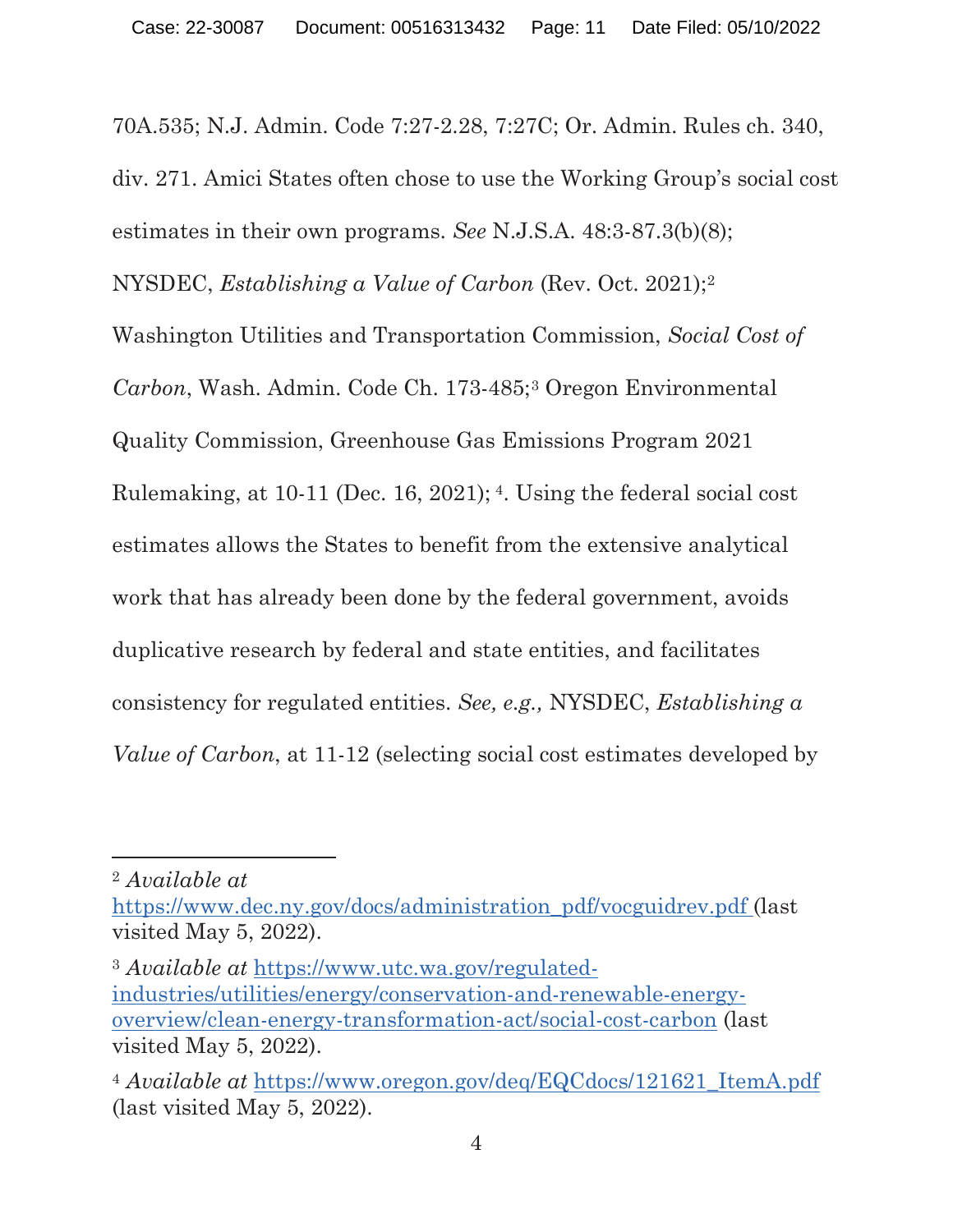Working Group in part due to their use at the federal level and the "extensive literature" supporting their development). By enjoining the Working Group from continuing its administrative process, the preliminary injunction order would prevent amici States from benefitting from the Working Group's expertise and resources in updating the federal social cost estimates to reflect the best available science—which can then be used, if appropriate, in state programs.

Third, amici States have an interest in ensuring that this Court has a correct understanding of the cooperative federalism programs on which the district court and State Plaintiffs improperly relied in reasoning that those States have been irreparably harmed by the interim social cost estimates. *See* 2022 WL 438313, at \*10 & n.49, \*20 (Feb. 11, 2022) (citing *Revised Cross-State Air Pollution Rule Update for the 2008 Ozone NAAQS*, 86 Fed. Reg. 23,054 (Apr. 30, 2021) (2021 Good Neighbor Rule)); Pls' Memo in Supp of PI, ECF#63, at 14, 44 (July 29, 2021) (same). Amici States have longstanding experience implementing such programs, including the Clean Air Act's good neighbor provision, 42 U.S.C. § 7410(a)(2)(D)(i)(I). Amici States have been involved in litigation regarding several different iterations of EPA's good neighbor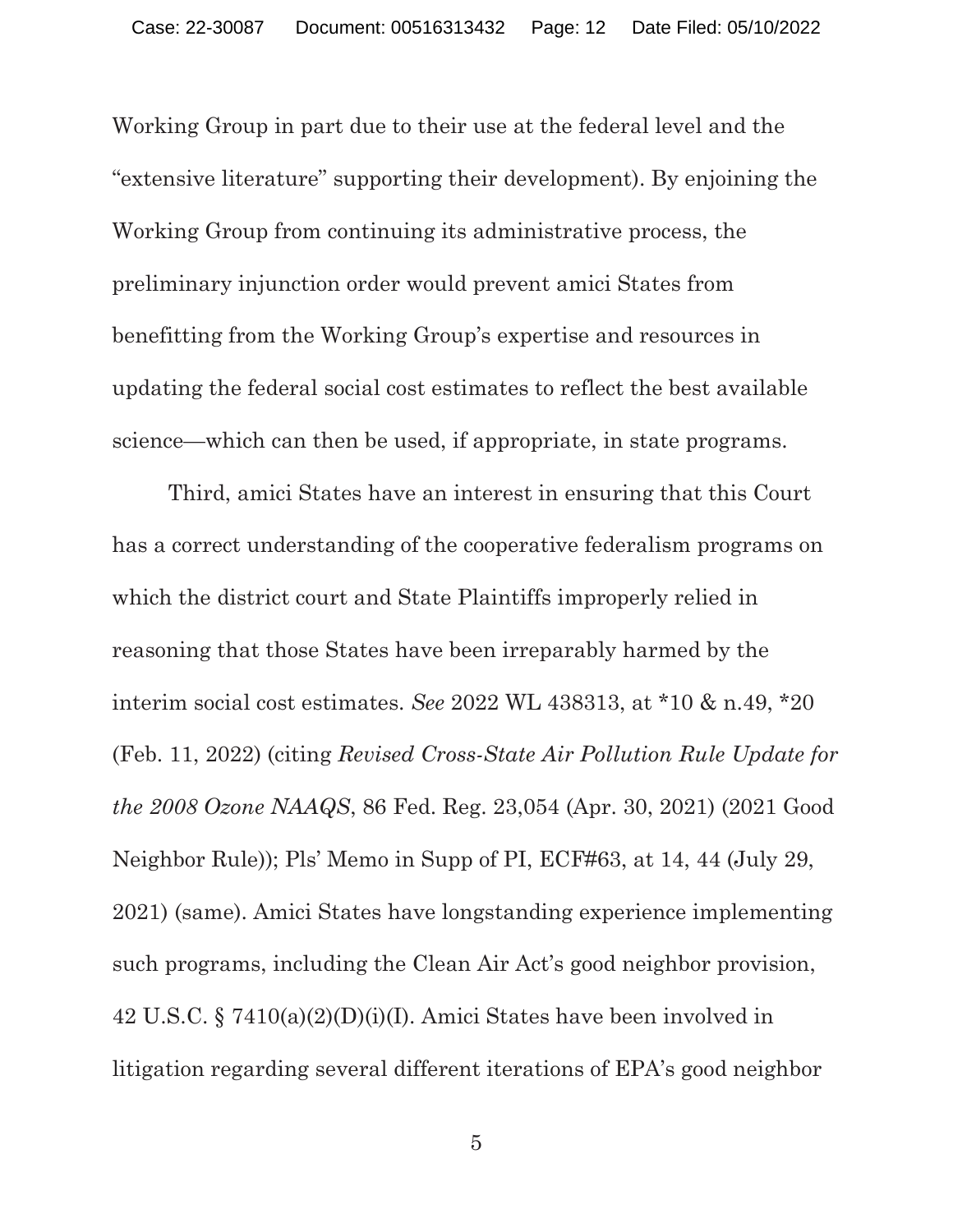regulations for ground-level ozone and particulate matter.5 Based on that experience, amici States are well-positioned to demonstrate that the district court fundamentally misunderstood the Clean Air Act's good neighbor provision—which does not use the interim social cost estimates or require States to do so.

<sup>5</sup> For example, amici States supported a successful challenge to EPA's Clean Air Interstate Rule (CAIR), which sought to extend the States' attainment deadlines. *See North Carolina v. EPA*, 531 F.3d 896, 907- 911 (D.C. Cir. 2008). Later, amici States successfully helped defend EPA's authority to promulgate a replacement regulation, the Cross State Air Pollution Rule (CSAPR), that established emissions budgets for upwind States based, in part, on considerations of the costeffectiveness of further reductions of ozone and particulate matter emissions. *See EPA v. EME Homer City Generation, L.P.*, 572 U.S. 489, 513-520 (2014). And when EPA promulgated an update to CSAPR that provided only a partial remedy for upwind States' good neighbor obligations, amici States participated in litigation that resulted in remand of the rule to EPA to promulgate a remedy in compliance with the statute. *See Wisconsin v. EPA*, 938 F.3d 303, 313 (D.C. Cir. 2019); *see also New York v. EPA*, 781 Fed. Appx. 4 (D.C. Cir. 2019) (vacating related good neighbor rule that sought to "close out" state obligations).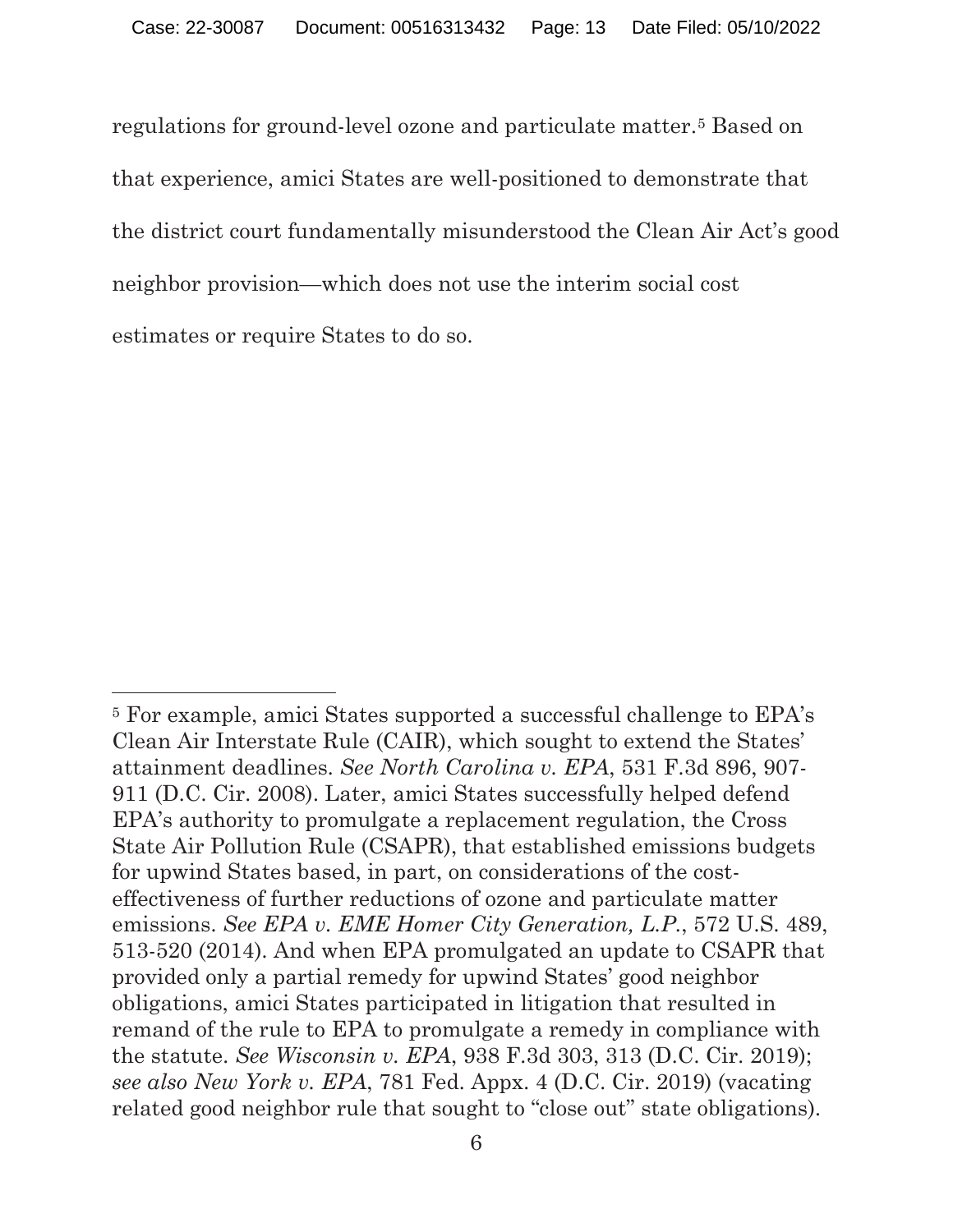#### **ARGUMENT**

#### **THE SOCIAL COST OF GREENHOUSE GASES HAS NOT BEEN USED TO DISAPPROVE STATE IMPLEMENTATION PLANS OR IMPOSE FEDERAL IMPLEMENTATION PLANS UNDER THE CLEAN AIR ACT'S GOOD NEIGHBOR PROVISION**

The preliminary injunction order is based in part on a fundamental misunderstanding of the Clean Air Act's good neighbor provision. That provision seeks to ensure that certain listed pollutants emitted in upwind States do not harm air quality in downwind States it is not intended to reduce greenhouse gas emissions. *See* 42 U.S.C.  $\S 7410(a)(2)(D)(i)(I)$ . The social cost of greenhouse gases has not been a driver of any of EPA's decision-making under that provision, nor has EPA ever mandated that States use the social cost of greenhouse gases as part of that program. The district court was simply incorrect to conclude otherwise.

The good neighbor provision is part of the Clean Air Act's NAAQS program, which requires EPA to establish national ambient air quality standards (or NAAQS) for certain listed air pollutants. *See* 42 U.S.C. § 7409(a). States then designate (subject to EPA review and approval) which geographical areas meet those standards and are therefore in

7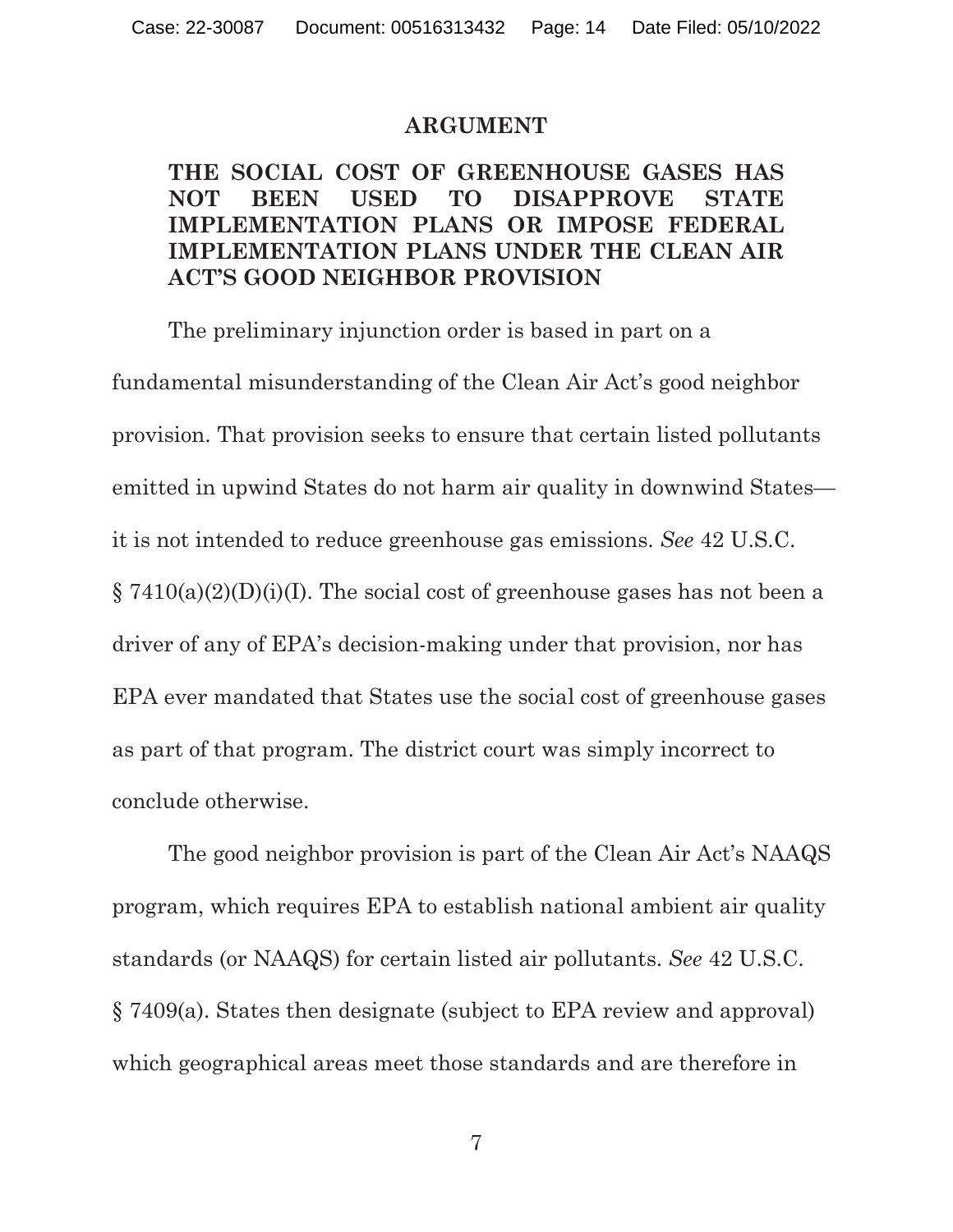"attainment," and which areas do not meet the standards and are therefore in "nonattainment." 42 U.S.C. § 7407(d); *see generally Texas v. EPA*, 983 F.3d 826, 836-37 (5th Cir. 2020) (overview of NAAQS program). Each State must then submit an implementation plan describing how that State plans to maintain or achieve attainment of the NAAQS throughout the State. 42 U.S.C. § 7410(a). Recognizing that pollution emitted in one State can harm air quality in other States, the Clean Air Act's good neighbor provision requires that a state implementation plan regulate the emission of "any air pollutant" that will "contribute significantly to nonattainment in, or interfere with maintenance by, any other State." *Id.*  $\S 7410(a)(2)(D)(i)(I)$ . State implementation plans are subject to review and approval by EPA, which must impose a federal implementation plan on any State that fails to submit an adequate state plan. *Id.* § 7410(c).

The district court erred in concluding that the 2021 Good Neighbor Rule shows that EPA has used the interim social cost estimates to "impose additional duties" on State Plaintiffs under cooperative federalism programs, 2022 WL 438313, at \*10, \*20 (citing

8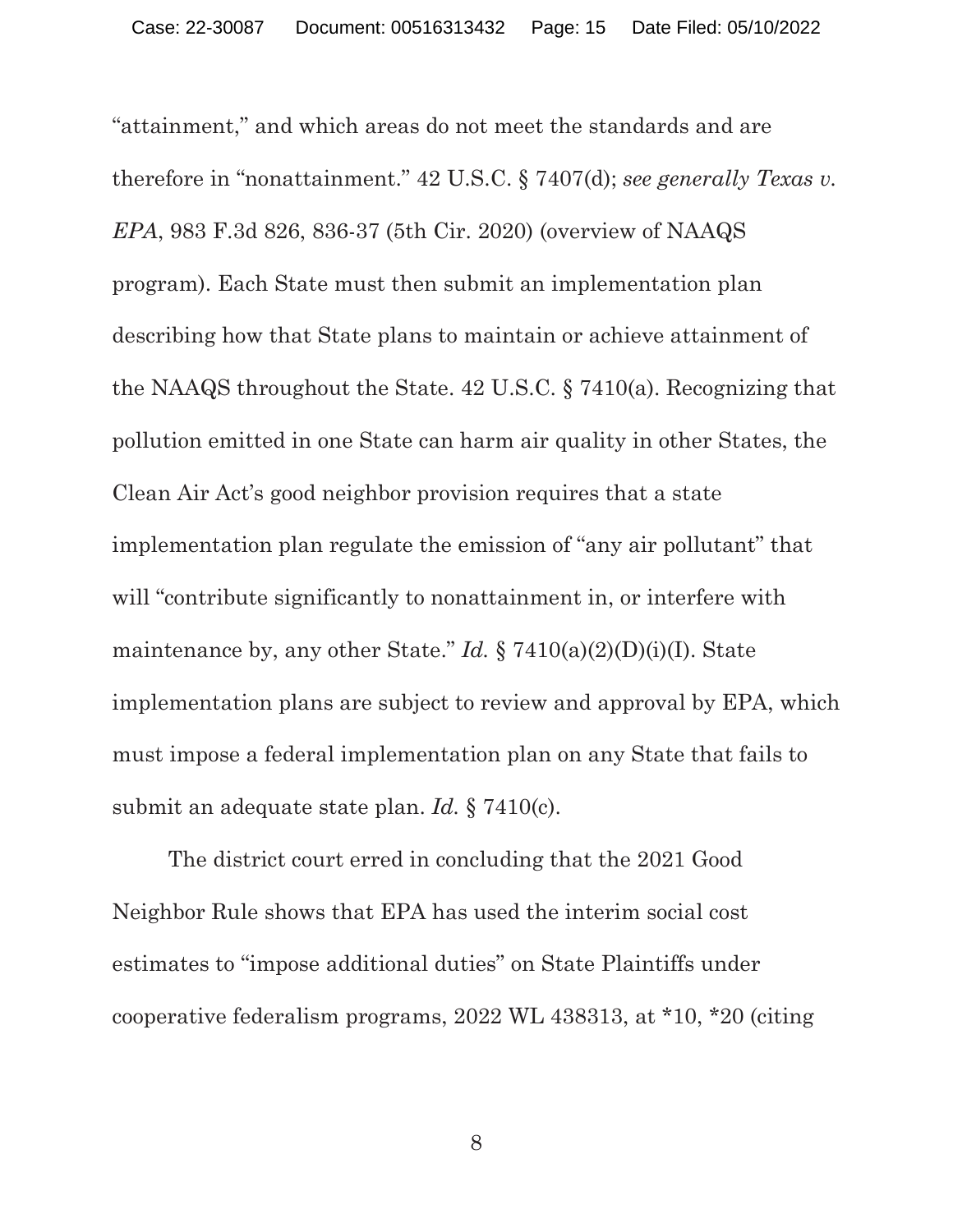86 Fed. Reg. at 23,061.)6 To begin, the 2021 Good Neighbor Rule focuses on reducing the criteria pollutant of ground-level ozone (or smog) under the statute's NAAQS program. *See* 86 Fed. Reg. at 23,057-58. Smog forms when precursor pollutants—nitrogen oxides  $(NO_x)$  and volatile organic compounds (VOCs)—interact with sunlight. *See Clean Wisconsin v. EPA*, 964 F.3d 1145, 1154 (D.C. Cir. 2020). But neither NOx nor VOCs are regulated as greenhouse gases. *See Endangerment and Cause or Contribute Findings for Greenhouse Gases*, 74 Fed. Reg. 66,496, 66,498 (Dec. 15, 2009) (defining greenhouse gas air pollution to include "the mix of six long-lived and directly-emitted greenhouse gases," none of which is  $NO<sub>x</sub>$  or VOCs). Accordingly, neither  $NO<sub>x</sub>$  nor VOCs are a subject of the Working Group's interim estimates for the social cost of greenhouse gases. *See* 86 Fed. Reg. at 24,660 (interim estimates include the social cost of carbon dioxide, methane, and

<sup>6</sup> This conclusion echoed State Plaintiffs' repeated misstatements that EPA "relied upon" the social cost estimates "in disapproving state implementation plans under the NAAQS good neighbor provisions and to justify the imposition of federal implementation plans." Pls' Memo in Supp of PI, ECF#63, at 14; *see* Pls' Memo in Opp. to MTD, ECF#48, at 12; Br. in Opp to Stay, Doc#516235860, at 13-14 (5th Cir); Pet. for Rehearing En Banc, Doc#516261056, at 9-10 (5th Cir.); Application to Vacate Stay Order, Supreme Court Docket No. 21A658, at 28-29 (Apr. 27, 2022).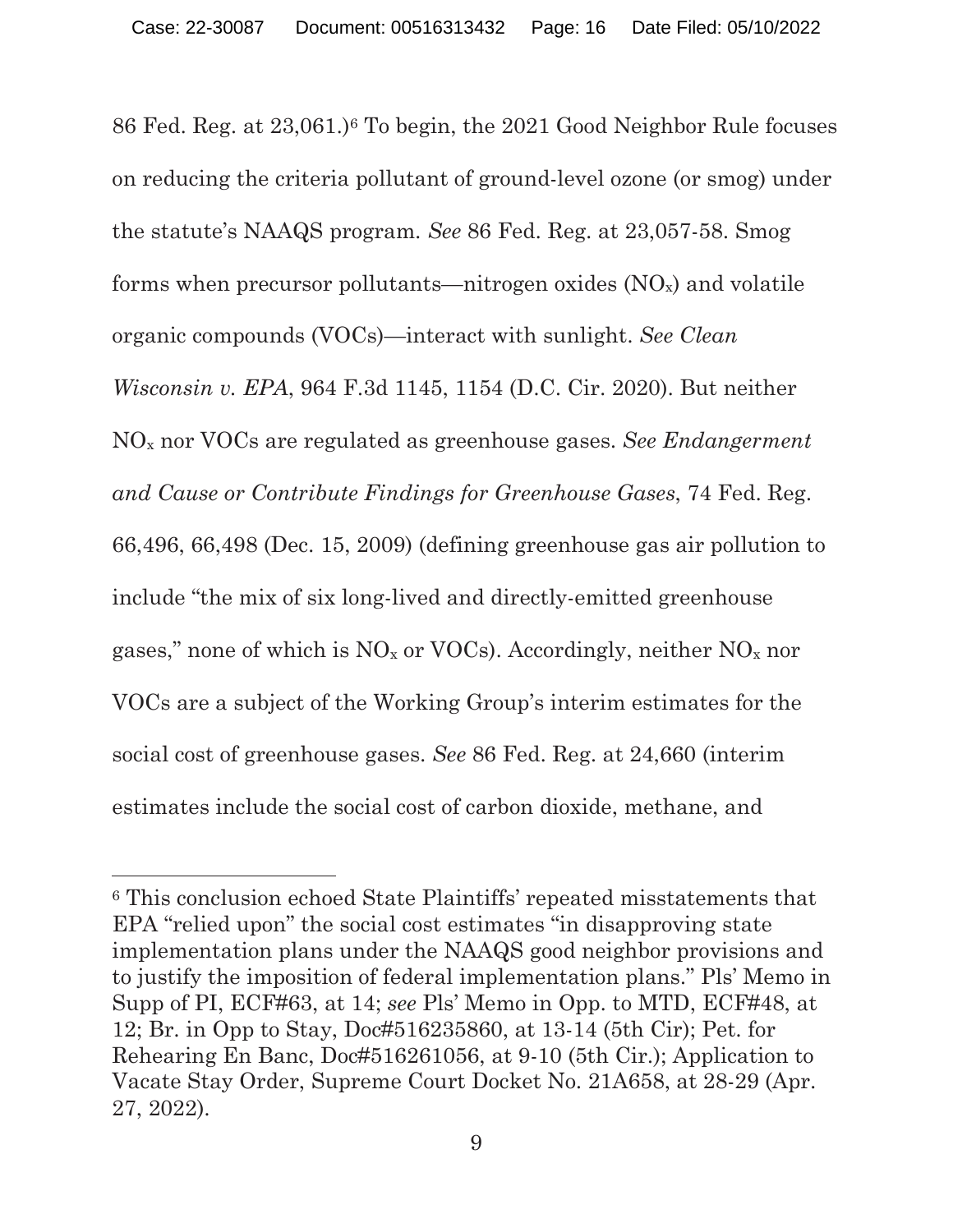nitrous oxide). Put simply, the NAAQS program—including the 2021 Good Neighbor Rule—speak to a different set of pollutants than those for which costs are included in the estimates of the social costs of greenhouse gas emissions.7

Against that background, EPA plainly did not rely on the interim estimates for the social cost of greenhouse gases in promulgating the 2021 Good Neighbor Rule. Rather, EPA issued the 2021 Good Neighbor Rule after the D.C. Circuit remanded EPA's prior attempts to promulgate updated NOx emission budgets for States, *Wisconsin v. EPA*, 938 F.3d at 336-37, and vacated EPA's attempt to "close out" state obligations under the good neighbor provision, *New York v. EPA*, 781 Fed. Appx. at 7. In response to these decisions, the 2021 Good Neighbor Rule updated EPA's federal implementation plan establishing budgets for  $NO<sub>x</sub>$  emissions from sources in upwind States that "contribute" significantly to nonattainment" of the 2008 ozone NAAQS in downwind States. 86 Fed. Reg. at 23,056. In the rule, EPA described the multi-step

<sup>7</sup> Nitrous oxide (N2O) *is* a greenhouse gas, 74 Fed. Reg. at 66,497, but it is chemically distinct from the nitrogen oxides that are precursors to ozone pollution and are regulated pursuant to the 2021 Good Neighbor Rule.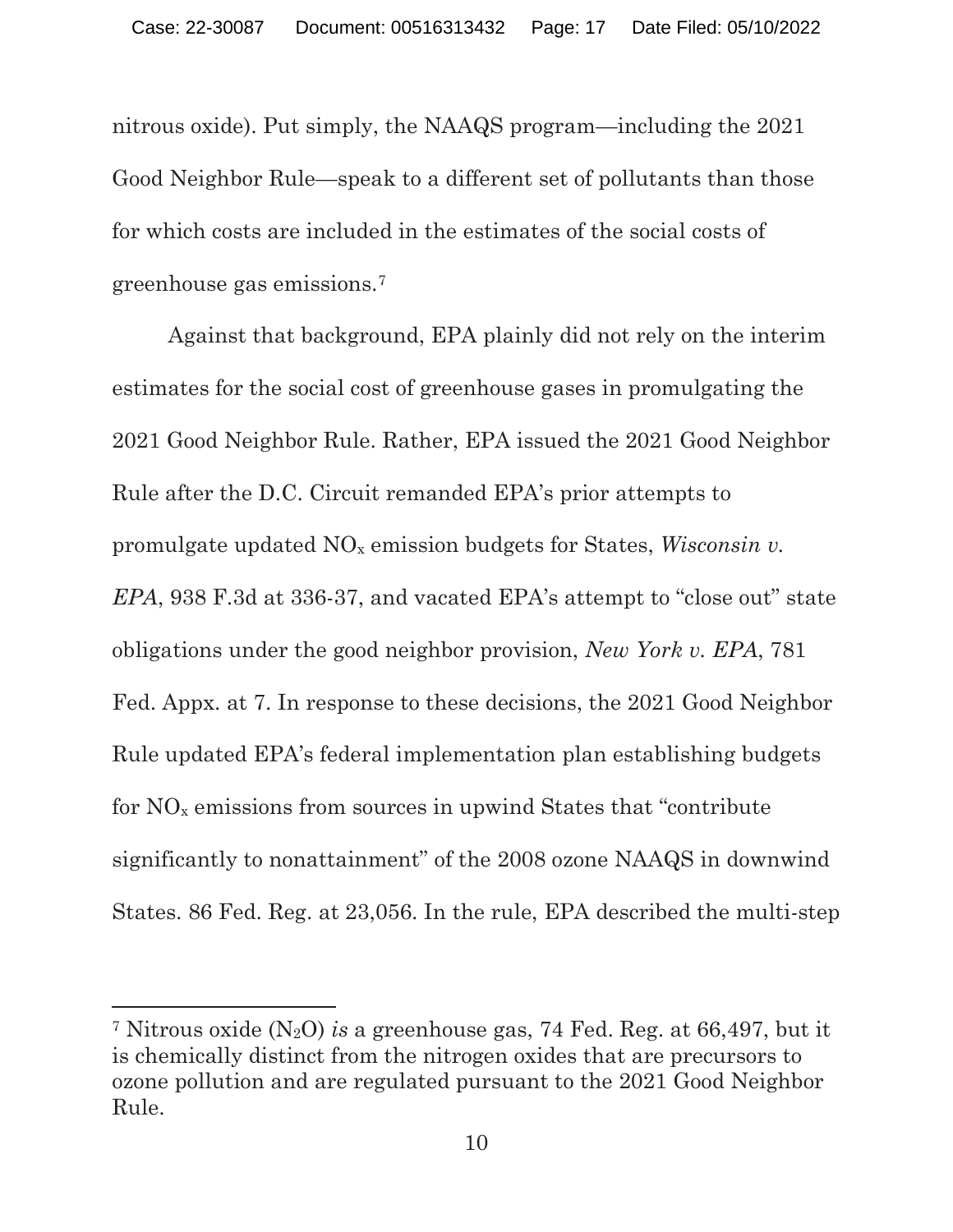process it used for setting the emissions budget for each State. *Id.* at 23,069-71. Although EPA did take cost into account (which is within EPA's authority as recognized by the Supreme Court in *EME Homer City Generation LP*, 572 U.S. at 519-520), the relevant costs were the costs of installing controls that reduce ozone-causing  $NO<sub>x</sub>$  pollution not any costs related to reducing greenhouse gas emissions. 86 Fed. Reg. at 23,069-71.

Moreover, the district court incorrectly concluded that EPA "employed" the social cost of greenhouse gases to "disapprov[e] state implementation plans under the NAAQS good neighbor provisions." 2022 WL 438313, at \*10. As a factual matter, the 2021 Good Neighbor Rule did not approve or disapprove state plans at all. *See* 86 Fed. Reg. 23,067-69.8 Rather, in the rule, EPA cited the separate Federal Register notices that disapproved the state implementation plans of several States, including Louisiana, Texas, and Kentucky. *See* 86 Fed. Reg. at 23,067-69. Those disapprovals were unrelated to the social cost of

<sup>8</sup> The 2021 Good Neighbor Rule did explain why EPA deemed a prior approval of Kentucky's state implementation plan to be in error. 86 Fed. Reg. at 13,067-068. But, again, the reasons had nothing to do with the social cost of greenhouse gases.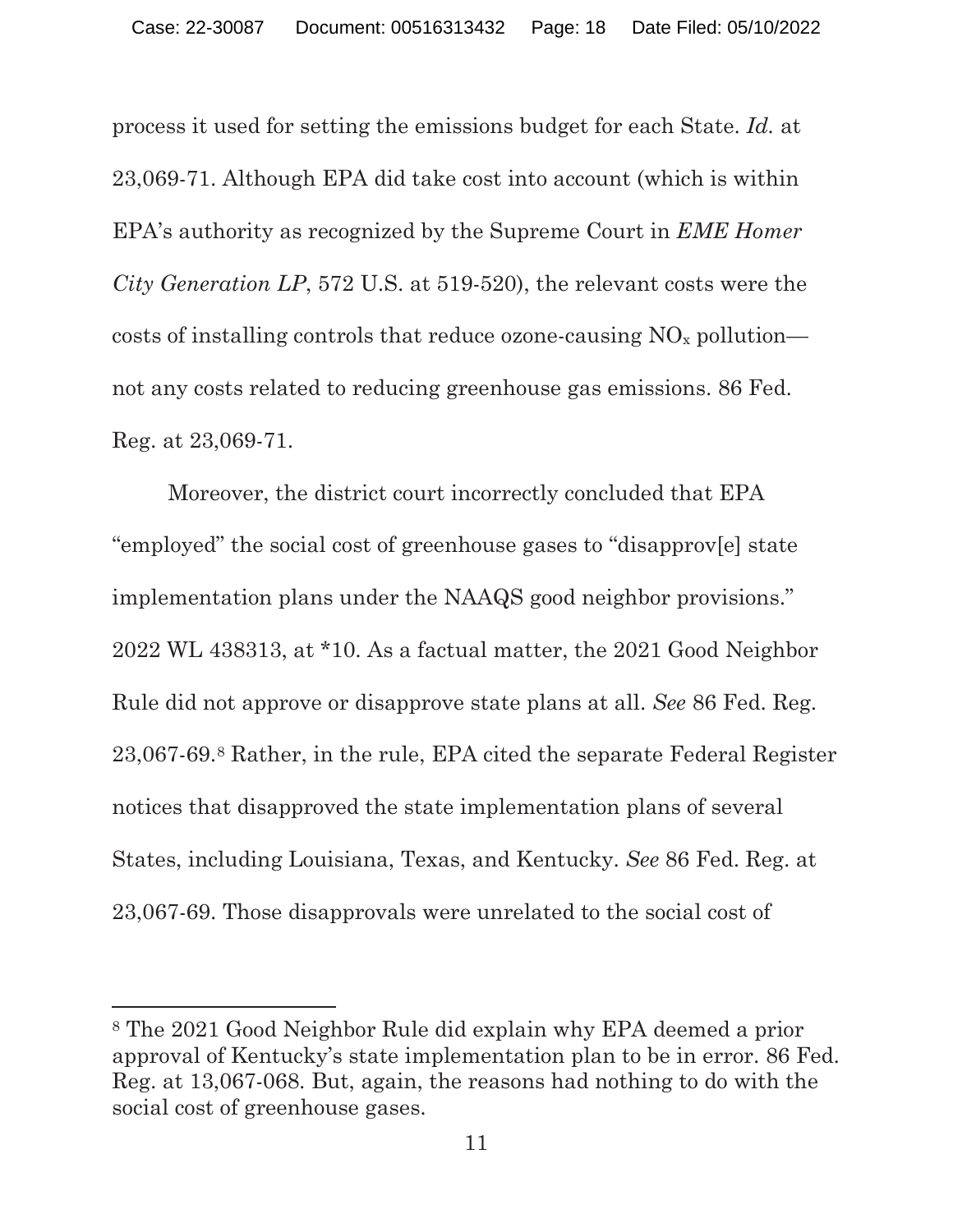greenhouse gases. *See* 81 Fed. Reg. 53,308 (Aug. 12, 2016) (disapproving Louisiana plan because it relied on out-of-date methodology and standards); 81 Fed. Reg. 53,284 (Aug. 12, 2016) (disapproving Texas plan because it failed to consider full impacts of in-state emissions on downwind States); 78 Fed. Reg. 14,681 (Mar. 7, 2013) (disapproving Kentucky plan because it relied on out-of-date methodology). EPA thus provided its reasons for disapproving the state implementation plans submitted by certain of the plaintiffs here, and those reasons were unrelated to the social cost of greenhouse gases. *Contra* 2022 WL 438313, at \*10; Pls' Memo in Supp of PI, ECF#63, at 44.

There is likewise no support for State Plaintiffs' contention that "NAAQS are now required to be set based on" the social cost of greenhouse gases such that "States must employ the [social cost] or their state implementation plans . . . will be disapproved." Pls' Memo in Supp of PI, ECF#63, at 44. EPA has never required States to use the social cost of carbon when proposing how they will meet their obligations under the NAAQS program—which, again, does not concern greenhouse gases.

12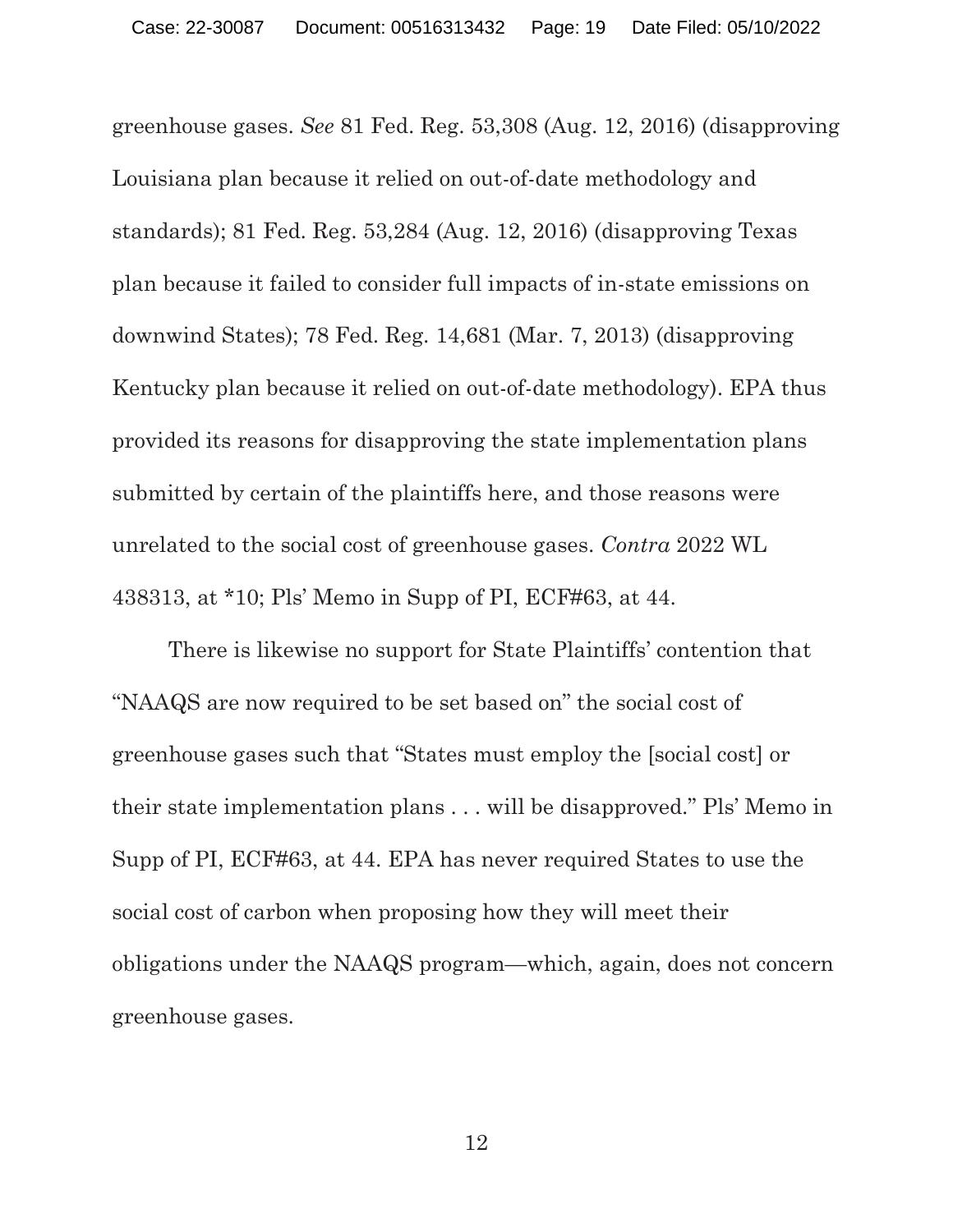The district court was also incorrect to the extent it suggested that EPA's reference to the social cost of greenhouse gases in a table summarizing the agency's cost-benefit analysis for the 2021 Good Neighbor Rule showed that EPA relied on the social cost of greenhouse gases to disapprove state plans. *See* 2022 WL 438313, at \*10, \*20 (citing 86 Fed. Reg. at 23,061, 23,153-155). EPA conducted this cost-benefit analysis as part of the regulatory impact analysis required by Executive Order, not pursuant to any provision of the Clean Air Act. *See* Br. for Appellants, at 4-5 (describing origins and current framework for requirement of agency cost-benefit analysis). As part of this regulatory impact analysis, EPA evaluated the co-benefits of the reduction of greenhouse gas emissions that will necessarily occur as sources reduce their emissions of  $NO<sub>x</sub>$  as required by the 2021 Good Neighbor Rule. 86 Fed. Reg. at 23,150; *see Regulatory Impact Analysis for the Proposed Revised Cross-State Air Pollution Rule (CSAPR) Update for the 2008 Ozone NAAQS*, Docket No. EPA-HQ-OAR-2020-0272-0058, at 5-1 ("Implementing the Revised CSAPR Updated proposed rule is expected to reduce emissions of  $NO<sub>x</sub>$  and provide ozone reductions, as well as consequent reductions in  $\dots$  carbon dioxide  $(CO_2)$  emissions."). But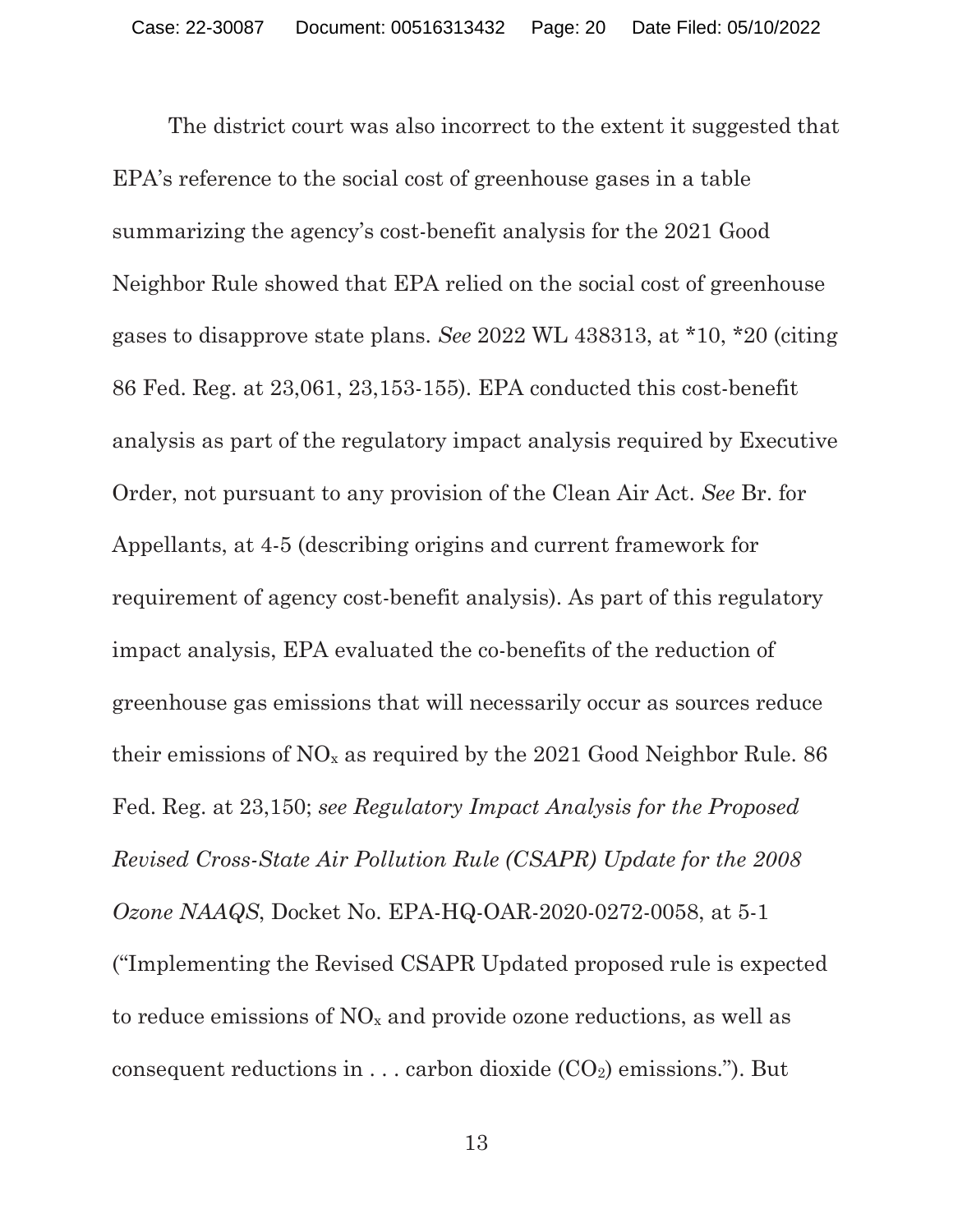EPA's regulatory impact analysis in the 2021 Good Neighbor Rule did not (1) increase the stringency of the federal regulation, (2) affect EPA's earlier decisions to disapprove certain state implementation plans for reasons unrelated to greenhouse gas emissions, or (3) impose any obligation on States. Indeed, under the good neighbor provision, it would have been unlawful for EPA to impose a federal implementation plan that required an upwind State to reduce emissions of  $NO<sub>x</sub>$  "by more than is necessary to achieve attainment in every downwind State." *EME Homer City Generation, LP*, 572 U.S. at 521.9 As the federal defendants' note (Br. of Appellants, at 6-7) there may be circumstances in which an agency may or must rely on a regulatory impact analysis to promulgate a regulation, but the 2021 Good Neighbor Rule does not present such circumstances.

For essentially the same reasons, State Plaintiffs are incorrect in claiming (Pls' Memo in Supp of PI, ECF#63, at 44) that the Obama Administration relied on the social cost of greenhouse gases as part of

<sup>9</sup> Tellingly, despite State Plaintiffs' claims that the 2021 Good Neighbor Rule increased their regulatory burdens, they never sought judicial review of that rule. *See Midwest Ozone Group v. EPA*, Docket No. 21- 1146 (D.C. Cir.) (litigation over the 2021 Good Neighbor Rule that does not include any of Plaintiff States).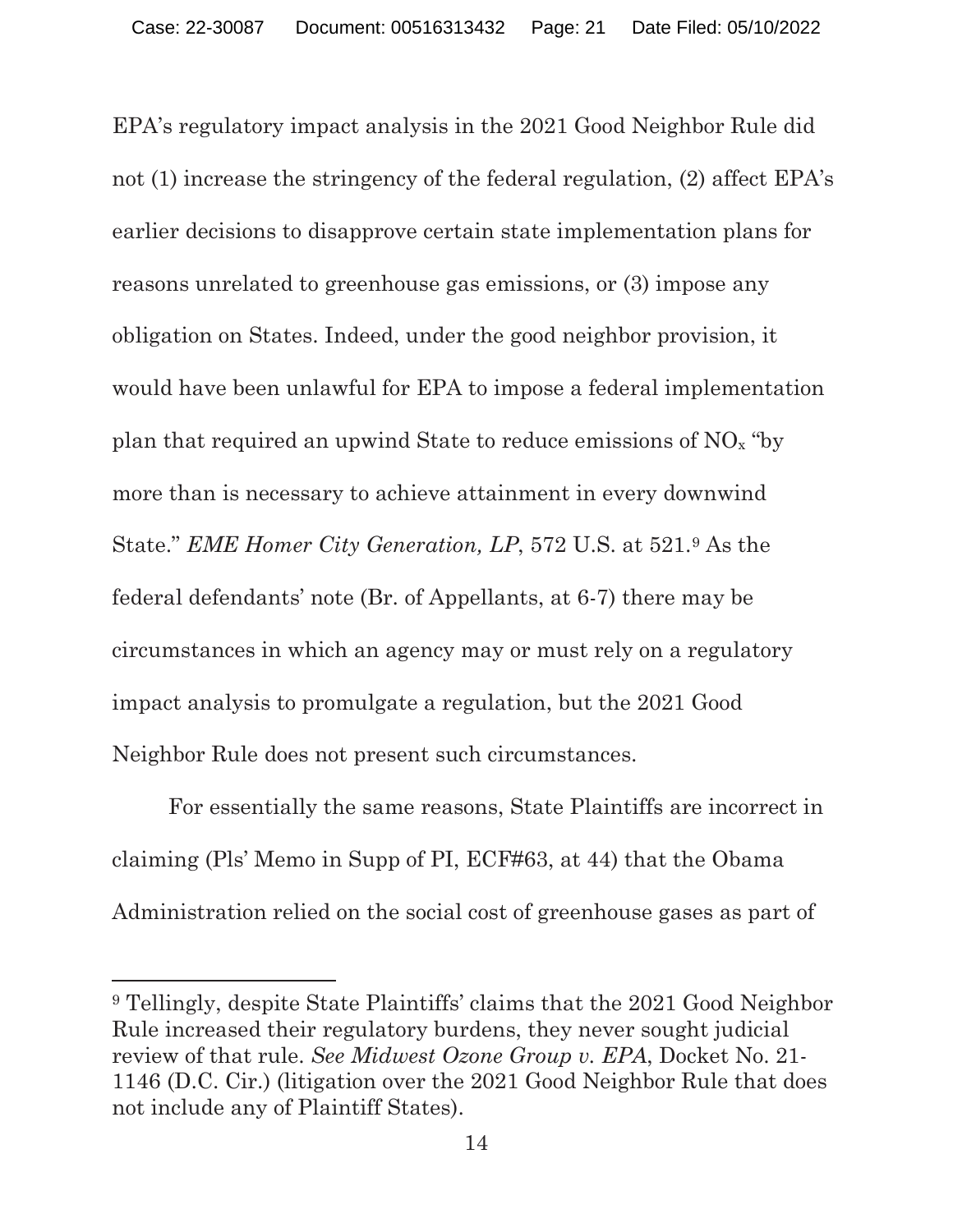its 2016 rule imposing a federal implementation plan on Texas and certain other States. *See Cross-State Air Pollution Rule Update for the 2008 Ozone NAAQS*, 81 Fed. Reg. 74,504 (Oct. 26, 2016). As with the 2021 Good Neighbor Rule, the 2016 rule set the stringency for state good neighbor obligations based on a multi-step framework that had nothing to do with reducing greenhouse gases. *Id.* at 74,508-509. The only reference to the social cost of greenhouse gases again occurred in EPA's regulatory impact analysis, where (as required by Executive Order) it quantified, for informational purposes, the "co-benefits of  $CO<sub>2</sub>$ reductions" that result from the rule. *Id.* at 74,581.

Since the district court issued the preliminary injunction order here, EPA has proposed a new NAAQS-related rule that further establishes that the good neighbor provision does not require States to use the interim estimates of the social cost of greenhouse gas emissions. *See generally Federal Implementation Plan Addressing Regional Ozone Transport for the 2015 Ozone National Ambient Air Quality Standard*, 87 Fed. Reg. 20,036 (Apr. 6, 2022). This proposed rule establishes federal implementation plans for twenty-six States under the 2015 ozone NAAQS. Due to the preliminary injunction order, EPA did not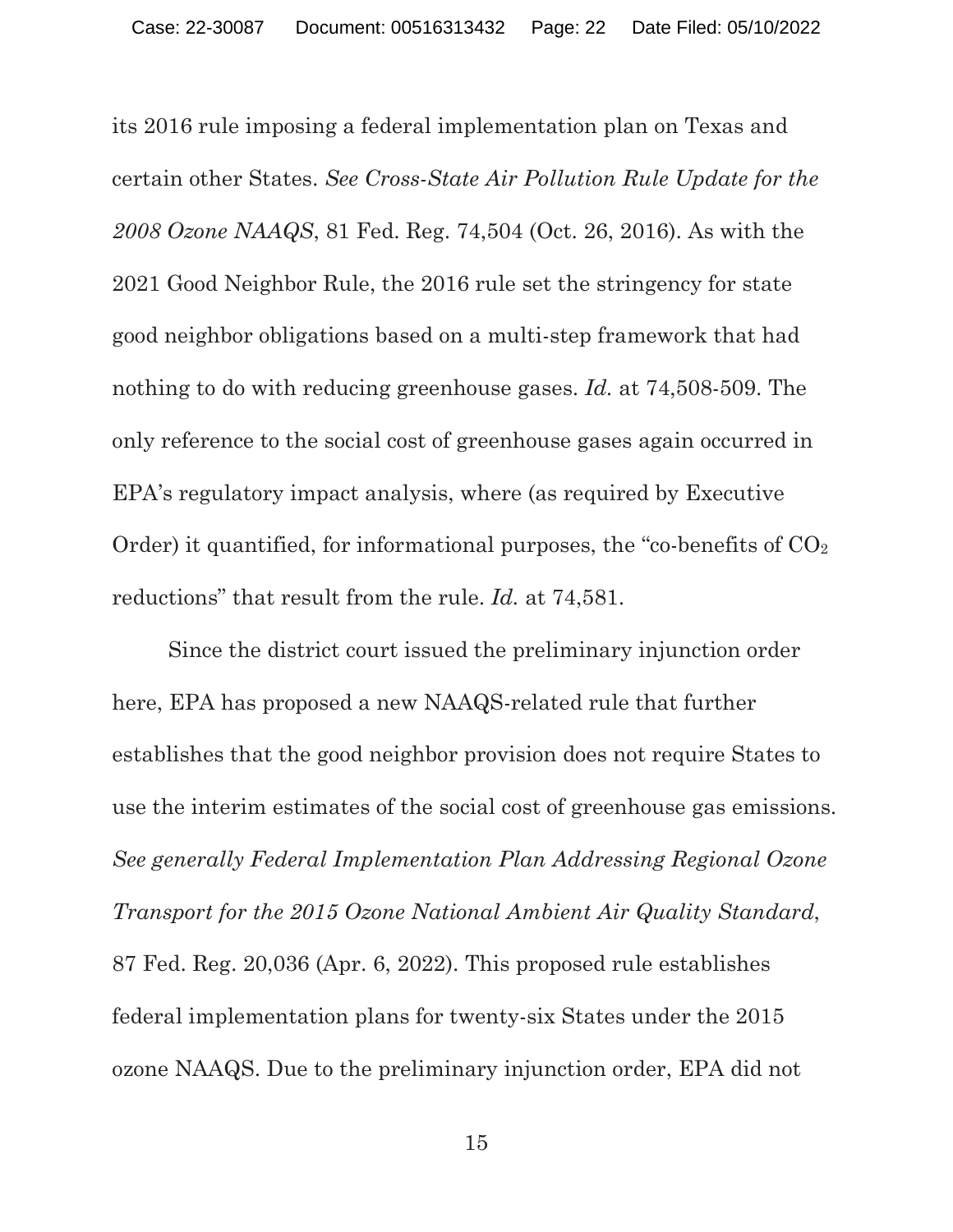monetize climate change co-benefits from the proposed rule, instead noting that reduction of  $CO<sub>2</sub>$  emissions was an unquantified benefit of the proposal. *Regulatory Impact Analysis for Proposed Federal Implementation Plan Addressing Regional Ozone Transport for the 2015 Ozone NAAQS*, EPA Docket No. EPA-HQ-OAR-2021-0668-0151, at 5-31 (Feb. 2022).10 EPA explicitly concluded that "the absence of monetized climate benefits from the analysis of benefits and net benefit" had "no bearing on the legal or technical basis for the proposed action itself." *Id.*  In other words, EPA has explicitly reiterated that, as in past good neighbor rules, the social cost of greenhouse gases is *not* being used as a basis for determining state obligations.

Finally, there is no support for plaintiffs' conclusory claim that they will have an "obligation to employ" the social cost of greenhouse gases in other cooperative federalism programs they have identified. *See* Pls' Memo in Supp of PI, ECF#63, at 44. None of the statutes or regulations cited by plaintiffs obligate States to conduct a cost-benefit analysis as part of their responsibilities in federal-state programs—let

<sup>10</sup> *Available at* https://www.regulations.gov/document/EPA-HQ-OAR-2021-0668-0151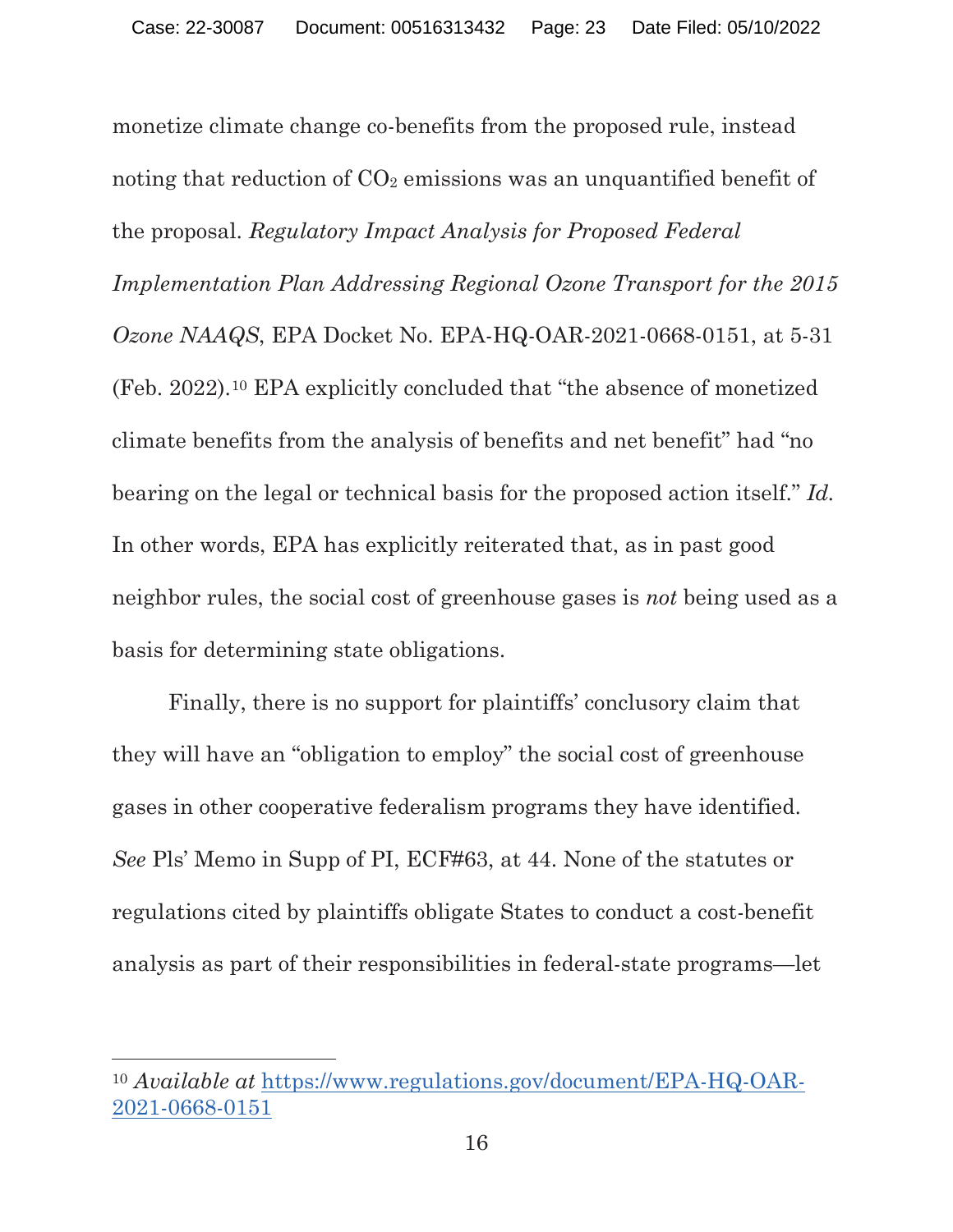alone compel States to use the social cost of greenhouse gases. *See, e.g*., 42 U.S.C. § 7411(c) (States are obligated to develop "procedure for implementing and enforcing standards of performance for new sources" as well as "a plan which establishes standards of performance for any existing source"); 23 U.S.C. § 327(a), (e) (authorizing States to assume responsibilities for specific highway projects "in lieu of and without further approval of" Secretary of Transportation); 24 C.F.R. § 58.4 (generally authorizing States to "assume the environmental review responsibilities" for certain housing projects, without referencing costbenefit analyses or the social cost of greenhouse gases). To the extent any state plan or other action pursuant to these cooperative federalism programs is disapproved for failing to consider the social cost of greenhouse gases, that specific disapproval may be subject to judicial review.11

<sup>11</sup> To the extent that State Plaintiffs and the district court speculate about impacts to state revenue that might occur if the social cost of greenhouse gases is used in the environmental review of federal leases, 2022 WL 438313, at \*11. \*20, amici States agree with the federal defendants that these alleged impacts are too attenuated from the social cost estimates to provide a basis for injunctive relief. *See* Br. for Appellants, at 32-34.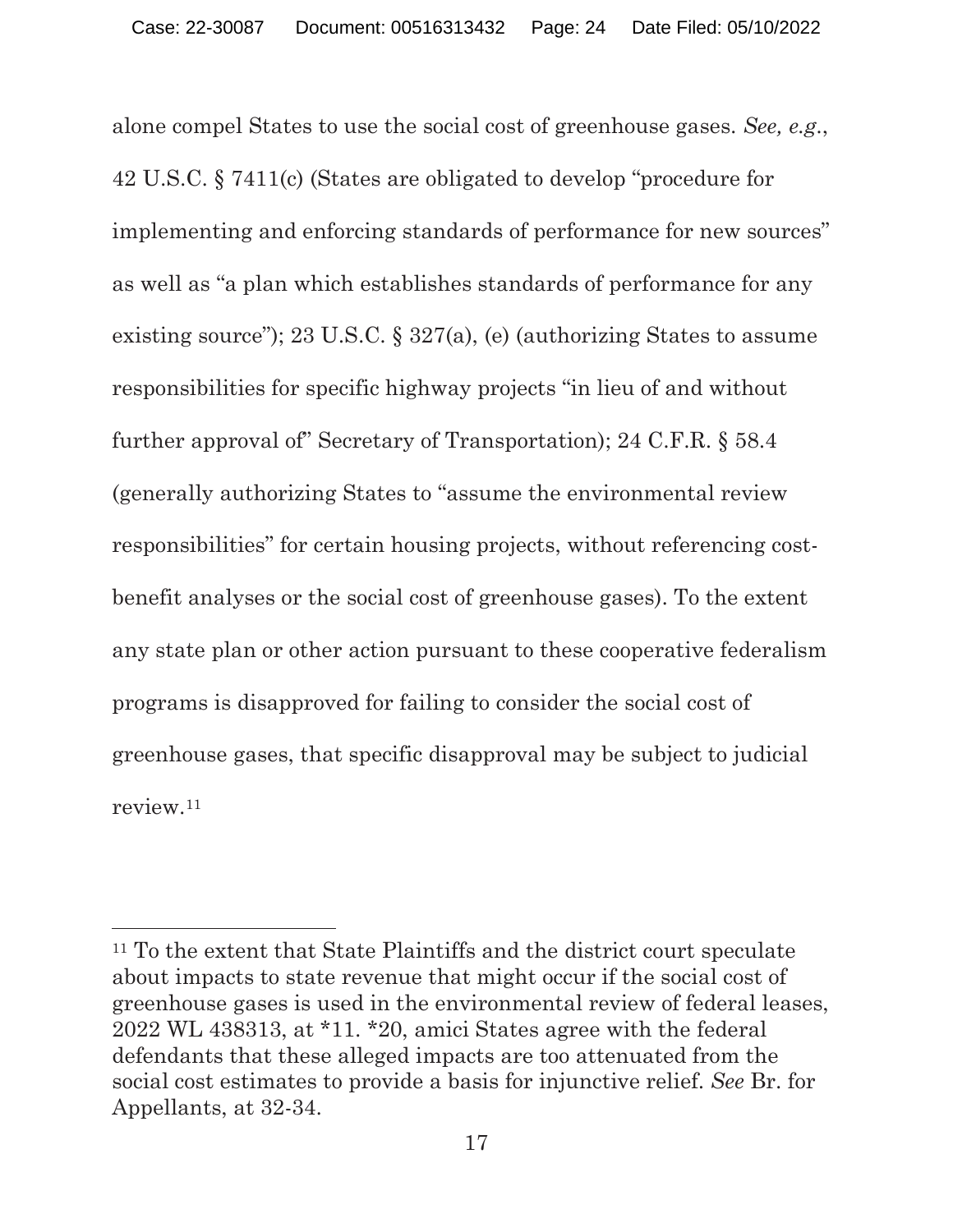#### **CONCLUSION**

The preliminary injunction should be reversed and vacated.

New York, New York May 10, 2022

Respectfully submitted,

BARBARA D. UNDERWOOD  *Solicitor General*  JUDITH N. VALE  *Deputy Solicitor General*  MICHAEL J. MYERS *Senior Counsel for Air Pollution and Climate Change Litigation*  BRIAN LUSIGNAN *Assistant Attorney General of Counsel* 

LETITIA JAMES  *Attorney General State of New York* 

/s/ *Judith N. Vale*  JUDITH N. VALE Deputy Solicitor General 28 Liberty St. New York NY 10005 (212) 416-6274 Judith.Vale@ag.ny.gov

*Additional counsel listed below.*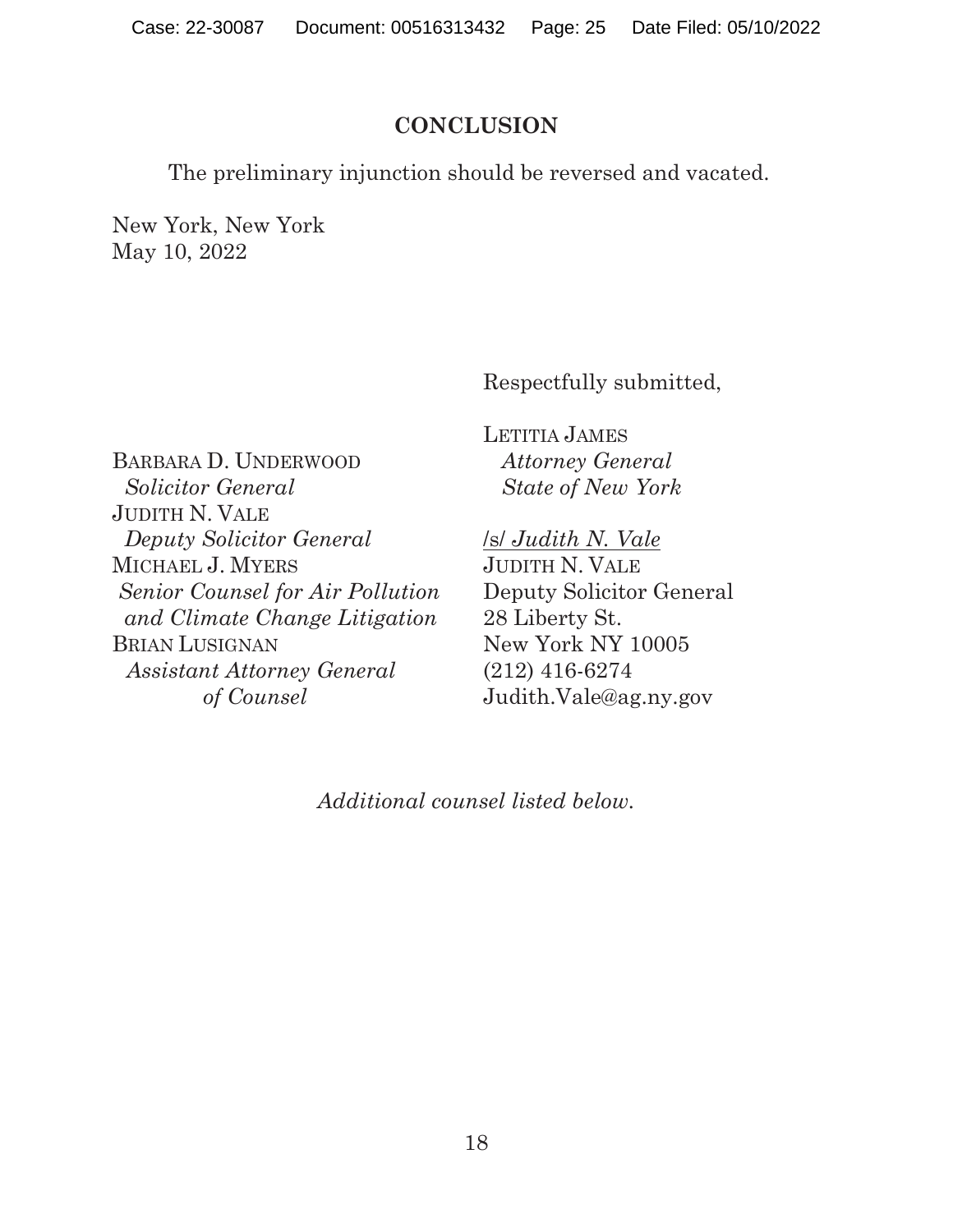PHILIP J. WEISER *Attorney General State of Colorado*  1300 Broadway, 10th Floor Denver, CO 80203

KWAME RAOUL  *Attorney General State of Illinois*  Office of the Attorney General 69 W. Washington St., 18th Floor Chicago, IL 60602

DANA NESSEL  *Attorney General State of Michigan*  P.O. Box 30212 Lansing, Michigan 48909

MATTHEW J. PLATKIN  *Acting Attorney General State of New Jersey*  Richard J. Hughes Justice Complex 1162 Court Street NE 25 Market Street Trenton, NJ 08625

THOMAS J. DONOVAN, JR.  *Attorney General State of Vermont*  109 State Street Montpelier, VT 05609

JOSHUA L. KAUL  *Attorney General State of Wisconsin*  17 West Main Street Post Office Box 7857 Madison, Wisconsin 53707-7857 KATHLEEN JENNINGS  *Attorney General State of Delaware*  820 N. French Street Wilmington, DE 19801

MAURA HEALEY *Attorney General Commonwealth of Massachusetts*  One Ashburton Place Boston, MA 02108-1598

BRIAN E. FROSH  *Attorney General State of Maryland*  200 St. Paul Place Baltimore, MD 21202

ELLEN F. ROSENBLUM  *Attorney General State of Oregon*  Salem, OR 97301-4096

ROBERT W. FERGUSON  *Attorney General State of Washington*  P.O. Box 40100 Olympia, WA 98504-0100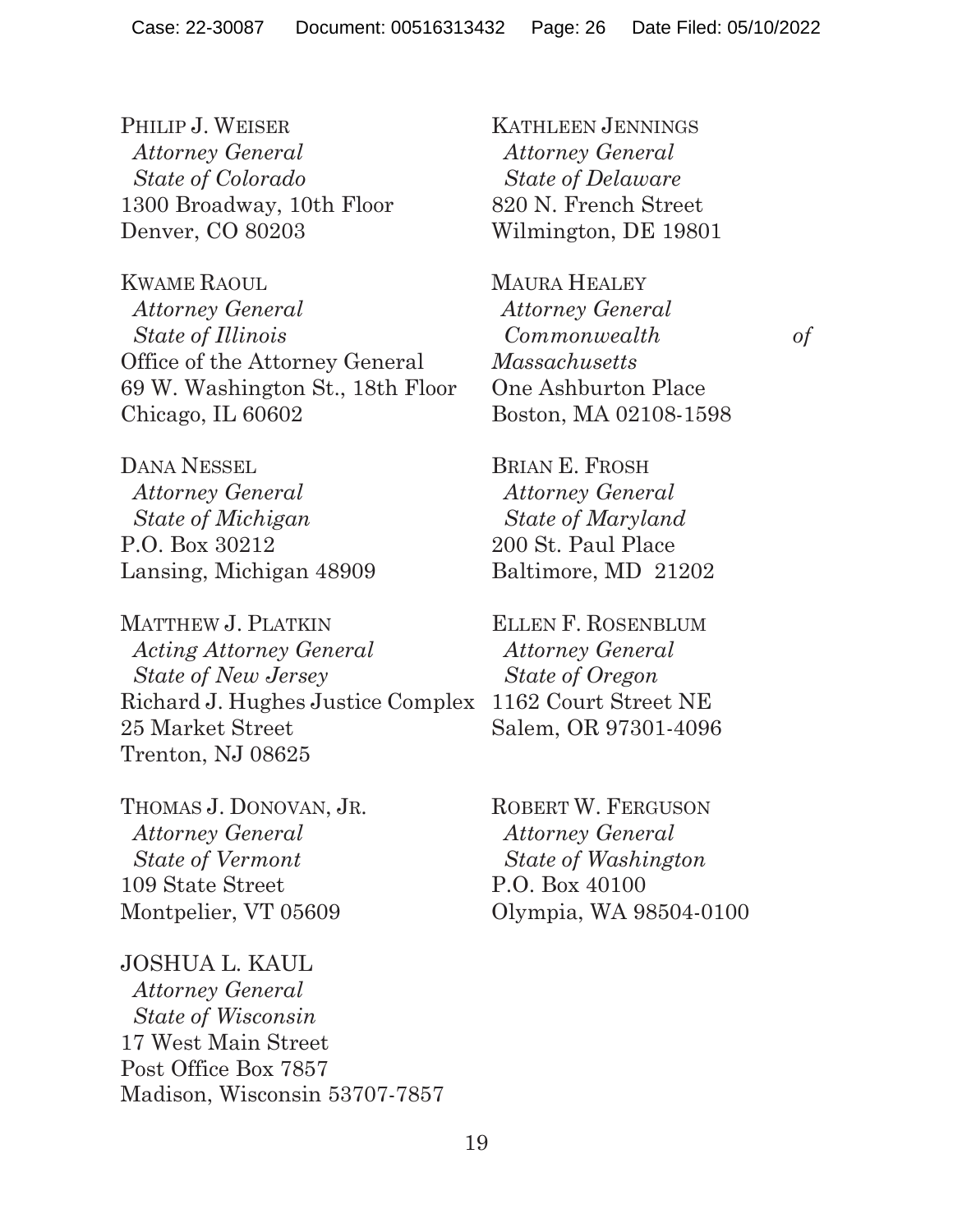#### **CERTIFICATE OF COMPLIANCE**

 This brief complies with the type-volume limit of Federal Rule of Appellate Procedure 29(a)(5) because it contains 3,357 words. This brief also complies the typefaces and type-style requirements of Federal Rule of Appellate Procedure 32(a)(5)-(6) because it was prepared using Microsoft Word in Century Schoolbook 14-point font, a proportionally spaced typeface.

> /s/ *Judith N. Vale*  Judith N. Vale